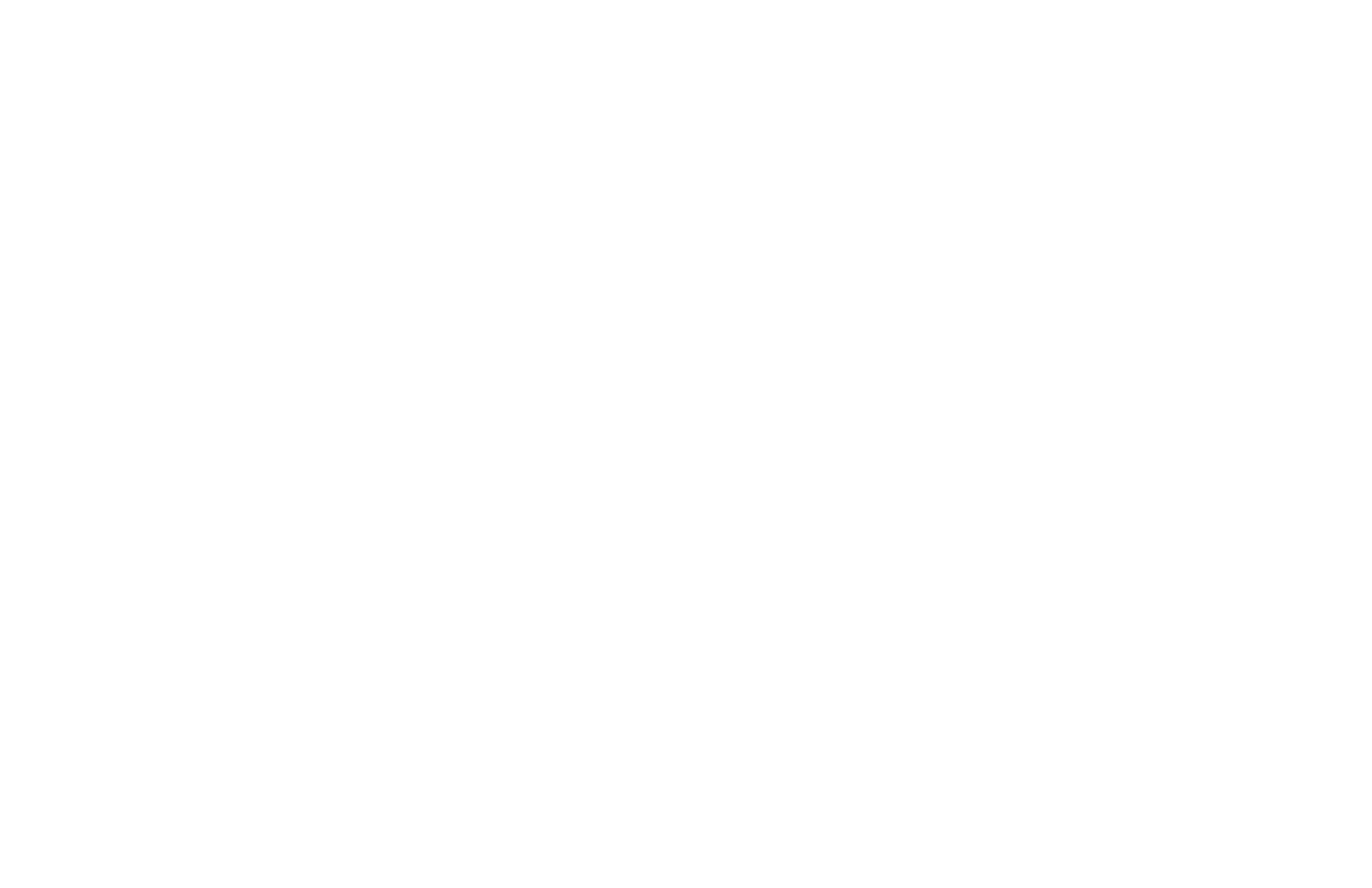#### **Table of Contents**

| <b>Welcome to DATS</b>            | page 1  |
|-----------------------------------|---------|
| What is DATS?                     | page 2  |
| Who Can Use DATS?                 | page 3  |
| <b>DATS</b> Registration          | page 4  |
| <b>DATS Eligibility</b>           | page 5  |
| Privacy Policy                    | page 5  |
| Booking a Trip                    | page 6  |
| Booking Online / Fax              | page 7  |
| Reservation                       | page 8  |
| Same Day Trips                    | page 8  |
| Subscription                      | page 9  |
| Group Trips                       | page 9  |
| <b>Trip Cancellation</b>          | page 10 |
| <b>DATS Fares</b>                 | page 11 |
| <b>Statutory Holiday Bookings</b> | page 12 |
| Pick-up Window                    | page 13 |
| "No-Shows"                        | page 13 |

| <b>IVR</b>                      | page 14 |
|---------------------------------|---------|
| <b>DATS Operator Assistance</b> | page 15 |
| <b>DATS Safety Standards</b>    |         |
| <b>Mandatory Attendants</b>     | page 16 |
| Etiquette on DATS               | page 16 |
| <b>Location Accessibility</b>   | page 17 |
| Passenger Safety                | page 17 |
| <b>DATS Service Standards</b>   |         |
| <b>Travel Distance</b>          | page 18 |
| Vehicle Assignment              | page 18 |
| Service Animals                 | page 19 |
| Infants / Small Children        | page 19 |
| <b>Mobility Aids</b>            | page 20 |
| <b>DATS Community Relations</b> | page 21 |
| Communication                   | page 21 |
| Lost and Found                  | page 22 |
| <b>DATS Advisory Group</b>      | page 22 |
| <b>ETS Accessible Services</b>  | page 23 |
| <b>Contact Information</b>      | page 24 |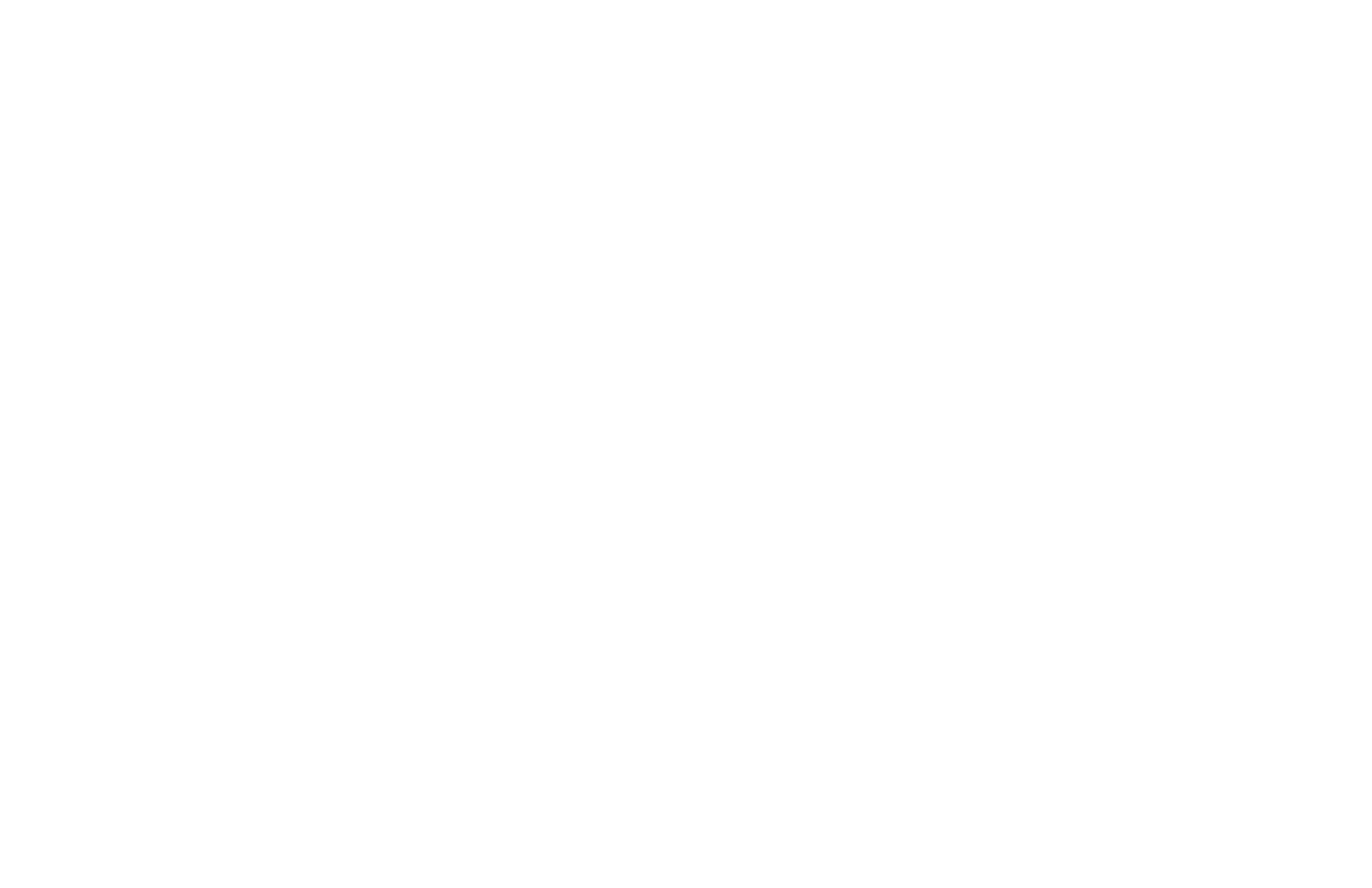## **Welcome to DATS**

This user guide will help you to understand the services available and how to use DATS.

This guide is also available in large print and on our web-site: www.takeETS.com/DATS

#### **DATS Client Services Call: (780) 496-4567**



- Press 2 To book or change a trip
- Press 3 To register for DATS
- Press 4 To submit a commendation, concern or any other general inquiry

Press 5 - IVR Self Serve Options (see page 14)

Press 6 - To request a subscription

#### **Vision**

*To provide industry leading and sustainable specialized transportation solutions that connect people, resources, and communities.*

#### **Mission**

*To provide customer focused, safe, and reliable door-to-door shared ride services for those who are unable to use conventional transit.*

#### **Values**

**1**

*Safety, Respect, Customer Service, Compassion, Teamwork.*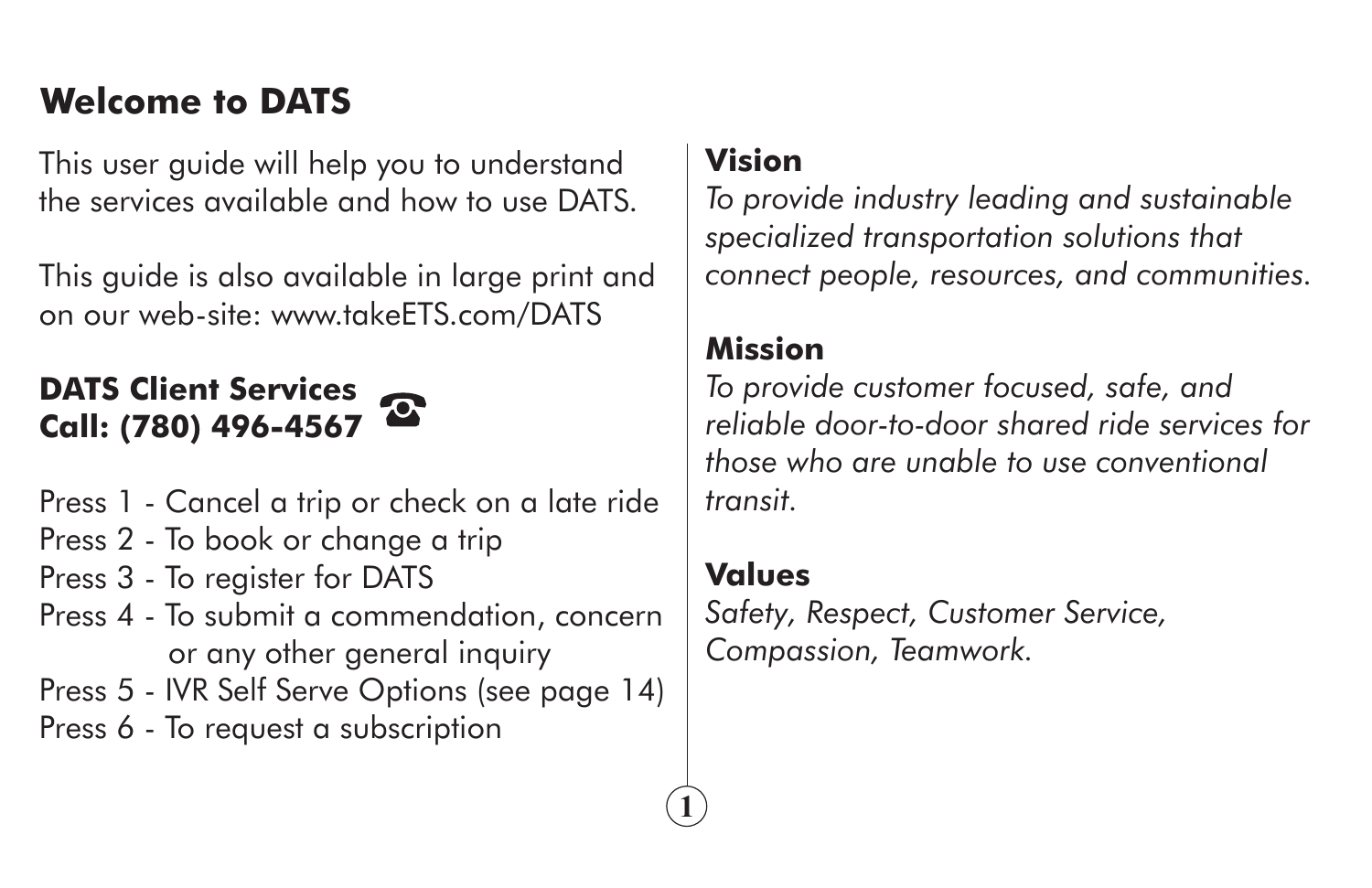# **What is DATS**

DATS is a door-to-door public transportation service for Edmontonians who cannot use regular transit for some or all of their travel needs, due to a physical or cognitive impairment.

DATS is a shared-ride public transportation service operating within the City of Edmonton corporate limits and the ETS service area. Wheelchair lift equipped vehicles, minivans, accessible minivans, taxis and vans are used to provide DATS service. Vehicles used are clearly identified as "DATS" vehicles.

DATS clients must apply, meet eligibility requirements and be registered before using DATS services.

**2**

DATS is administered and scheduled by the DATS section of ETS (Edmonton Transit System). The DATS budget is supported primarily from the City of Edmonton tax levy. Cost of the service is partially offset with fares collected from the DATS users. Trips are scheduled to make maximum use of this shared ride service while staying within budget.

*Note: DATS may not meet all travel needs. When a higher level of service is required, there are private wheelchair accessible services available in the community, call (780) 496-4567 (option 4) for information.*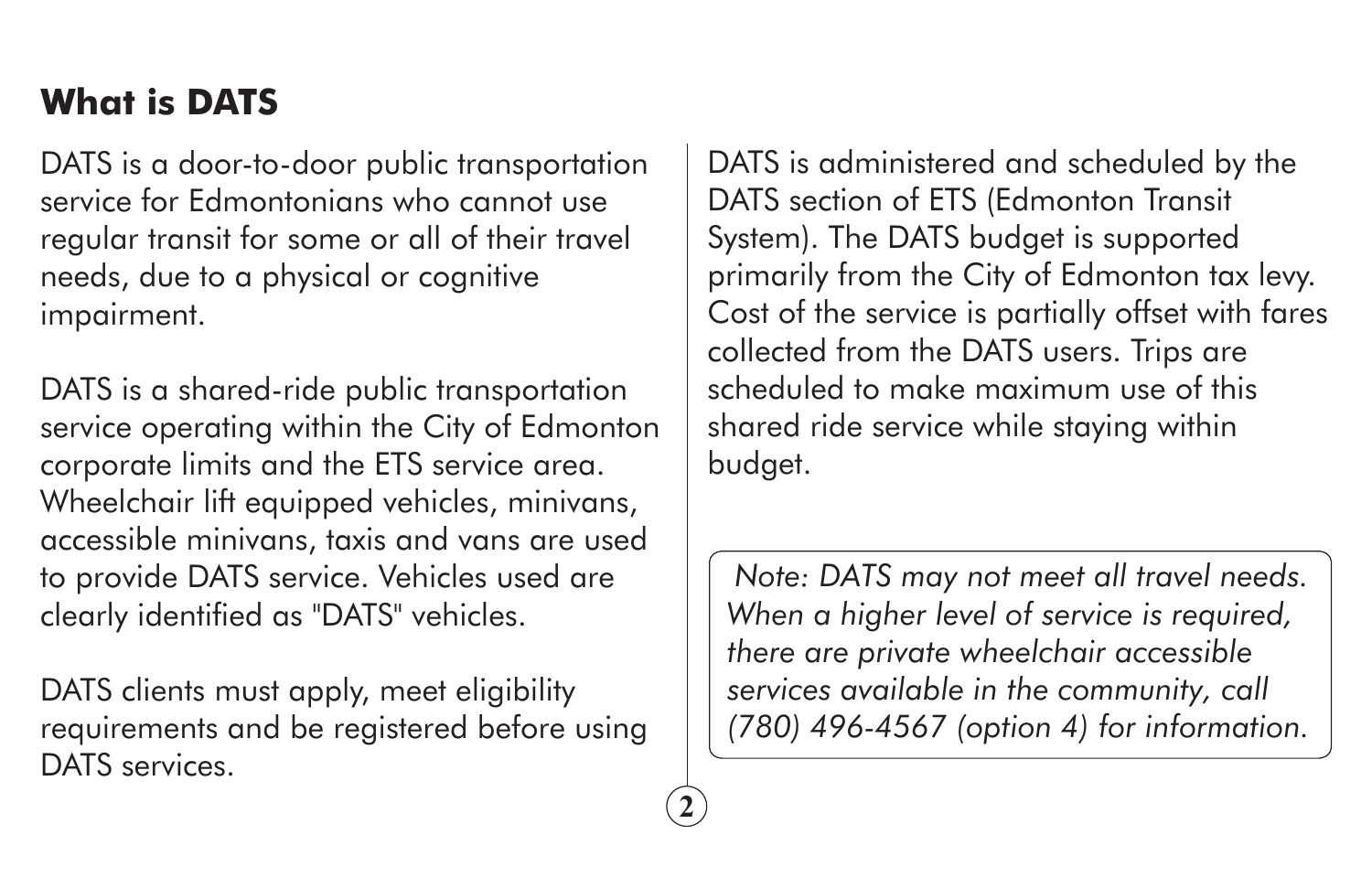# **Who can use DATS**

DATS service is available to residents of Edmonton who cannot use regular transit for some or all trips because of a physical and/or cognitive disability. Eligibility is determined on a case-by-case basis, following specific guidelines, and a registration process.

#### **Youth Service**

Service for non-educational trips is available to youth who cannot use regular transit because of a physical and/or cognitive disability.

#### **Temporary Service**

A temporary registration number may be available for individuals temporarily disabled for the period they cannot use conventional transit as a travel option.

#### **Visitor Service**

**3**

Persons with disabilities visiting Edmonton may be provided with a temporary visitor registration number upon receipt of a DATS application form.

*Note: If you have questions about DATS eligibility, contact us at (780) 496-4567, Option 3 . For other inquiries use Option 4.*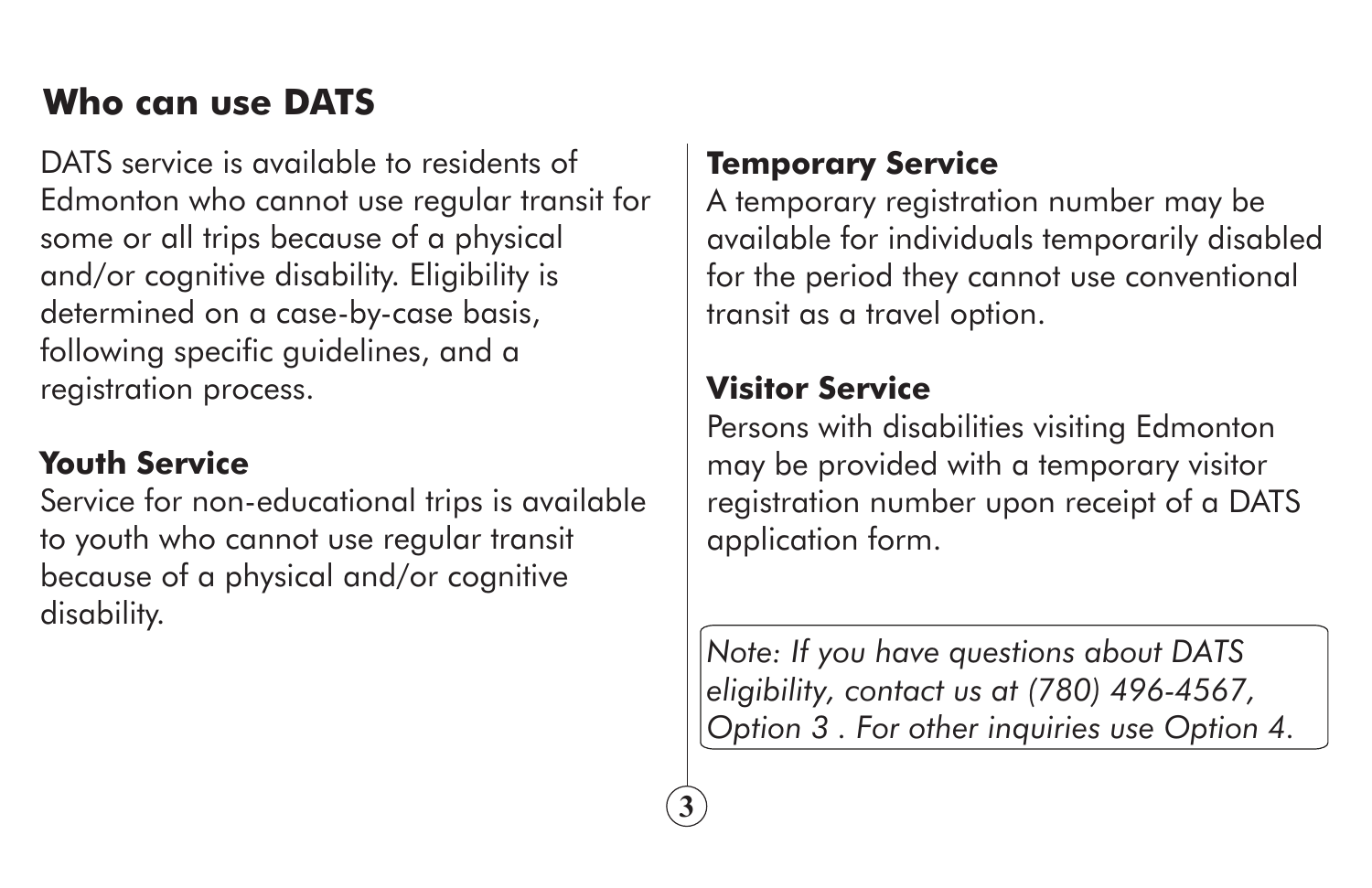#### **DATS Registration**

Applicants must apply, meet eligibility requirements and be registered before they can book a DATS trip. DATS service is intended for people who are unable to use regular transit due to a physical or cognitive disability for some or all trips.

Each application for DATS registration is carefully reviewed to evaluate eligibility. Eligibility is approved only for those times or specific trips when the applicant is unable to use regular transit.

When you call to register, we will confirm which forms to send to you. Forms can be mailed, emailed or faxed.

Application forms must be completed and signed by you (or your guardian) and a qualified health care practitioner and returned to DATS. Once the application is received with all necessary information completed, it is processed.

If the applicant meets eligibility guidelines, a registration number and card is issued and a registration package is mailed out.

*Note: applicants may be sent for a personal interview as part of the eligibility process to help DATS determine their specific needs.*

> *To register for DATS, call (780) 496-4567 (option 3).*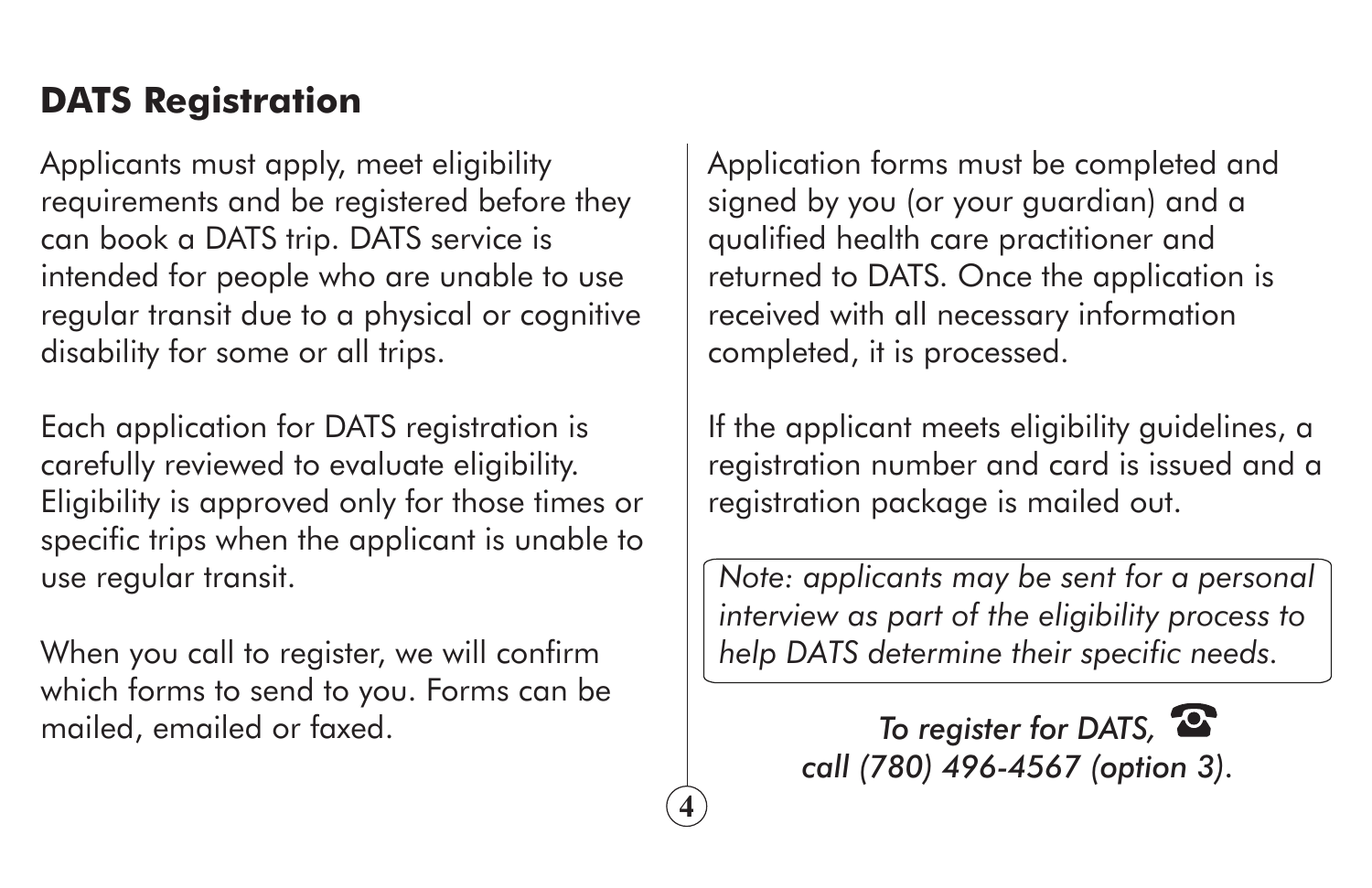# **Eligibility on DATS**

Each application is carefully reviewed to evaluate eligibility for travel on DATS. Applicants are advised of any conditions on their eligibility and the terms of use at the time of registration. Some examples of eligibility conditions may include 'winter only', 'dark only' and 'no escort'.

*Note: All phone calls to Client Services are monitored and recorded for training and quality assurance purposes.*

# **Privacy Policy**

Application information is collected under the authority of Section 33 of the Freedom of Information and Protection of Privacy Act (FOIP) and is used to determine eligibility for DATS.

Information collected on the application form may be used by ETS for statistical, research, or to improve service. It is protected by the privacy provisions of the FOIP Act. You must provide consent to disclose your information to health service contractors as required for the registration process. If you do not consent to the disclosure, your application cannot be processed. Contact registration at (780) 496- 4567 (option 3) for more information.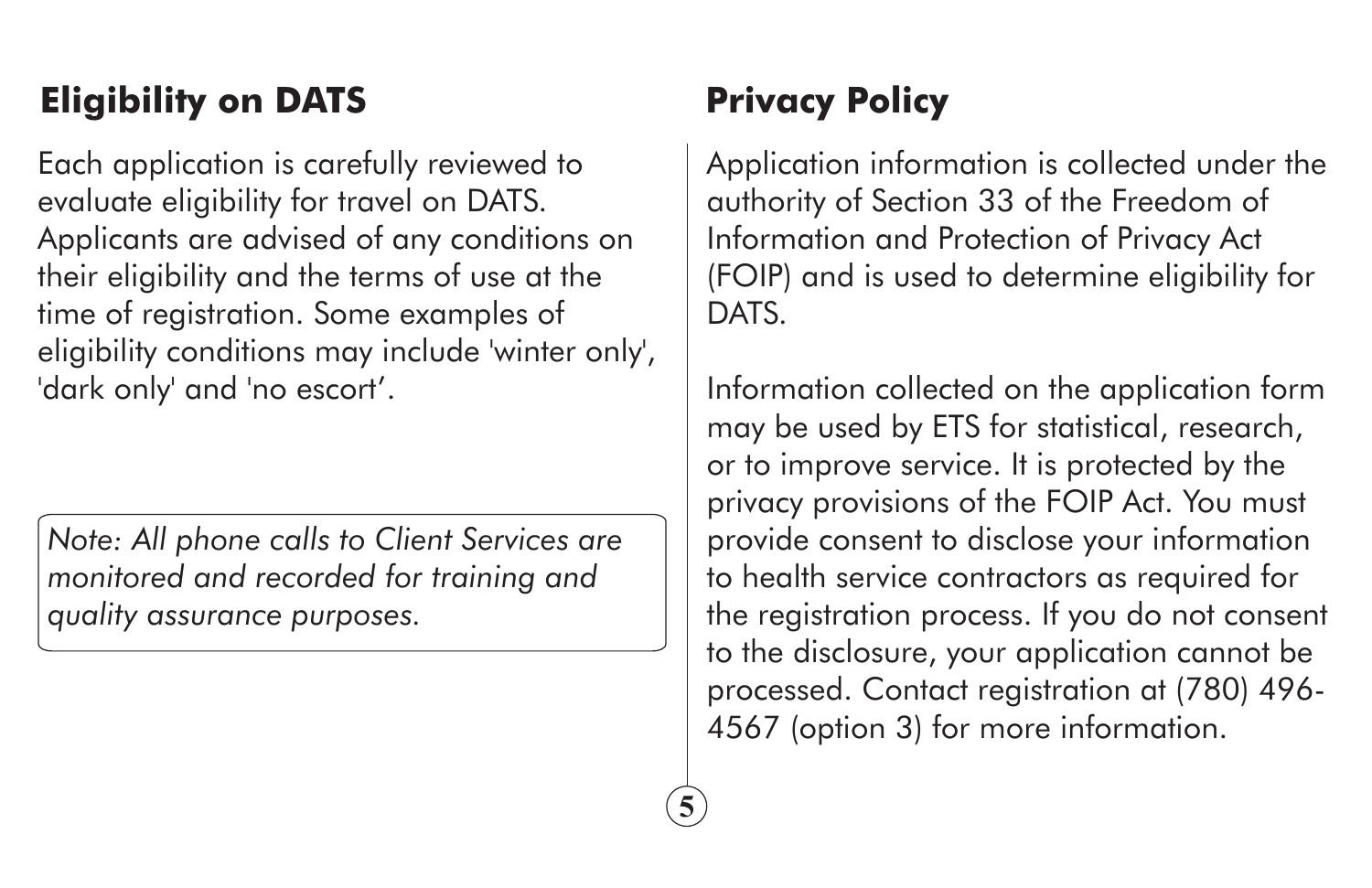# **Booking a Trip**

Trips are accommodated based on availability and can be booked up to three days in advance. If you are calling to book a trip for the following day, call DATS Client Services before 12:00 noon.

When you call, you will be asked:

- your DATS registration number
- what day you wish to travel
- the exact address for your pick up and drop off (name of location - business/facility, etc.)
- the time of day you wish to travel
- if you use a wheelchair or mobility aid
- if you wish to book a return trip

The Client Services agent will confirm the trip by repeating it back to you to ensure that all the information is correct. Please listen carefully to ensure we are correct.

## **Here's how it works. For...**

Monday trips: Call Friday, Saturday (any time), or Sunday (before noon)

Tuesday trips: Call Saturday, Sunday (any time), or Monday (before noon)

Wednesday trips: Call Sunday, Monday (any time), or Tuesday (before noon)

Thursday trips: Call Monday, Tuesday (any time), or Wednesday (before noon)

Friday trips: Call Tuesday, Wednesday (any time), or Thursday (before noon)

Saturday trips: Call Wednesday, Thursday or Friday (before noon)

Sunday trips: Call Thursday, Friday, or Saturday (before noon)

Stat Holidays: Call an additional day in advance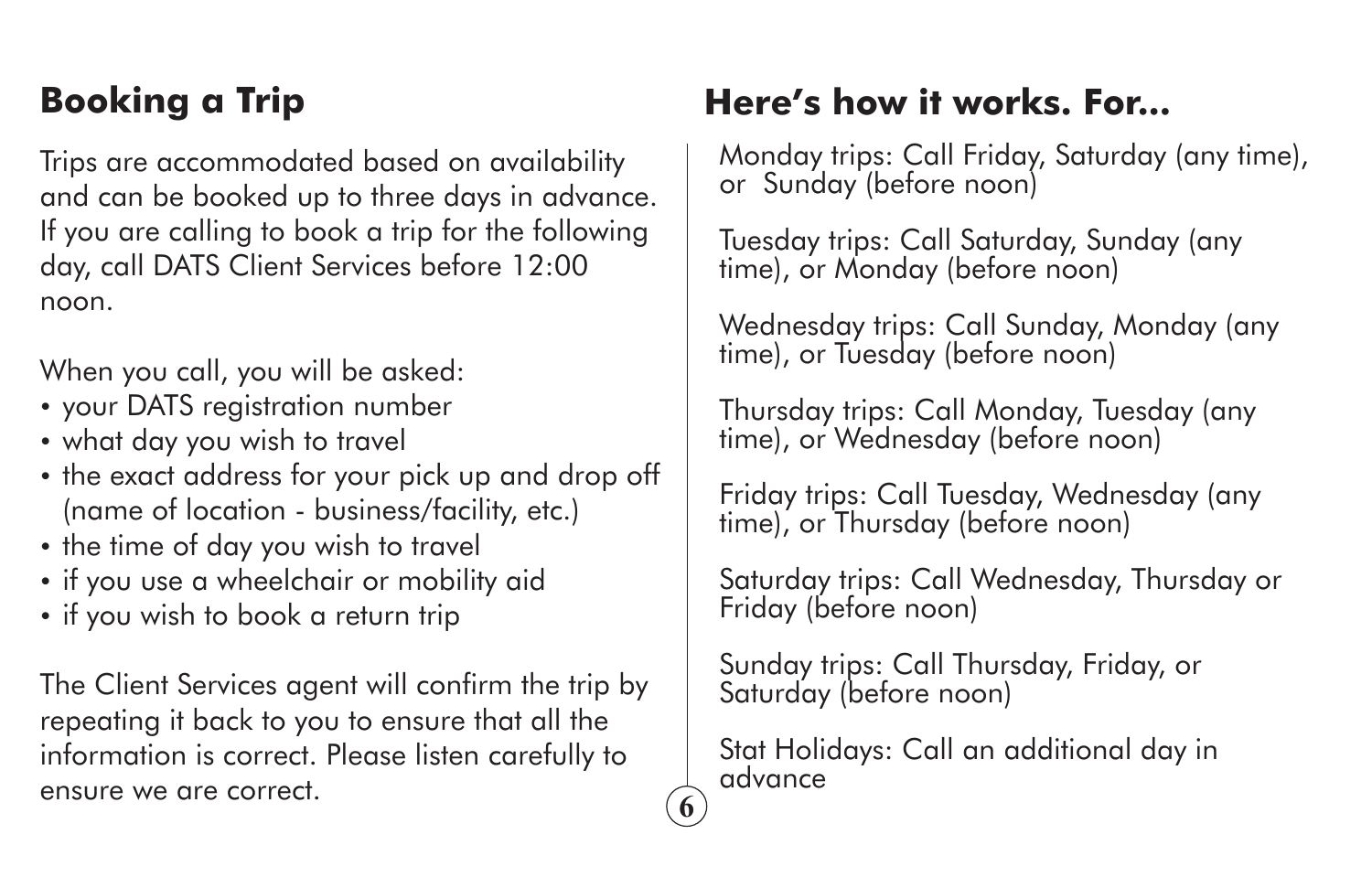# **Booking Online**

DATS I-Book is an online service that offers self-service options for reservation trip bookings, trip cancellations, viewing trips, and more. I-Book is available online 21 hours a day, 7 days a week (7:30am - 12:00am):



**7**

https://datsibook.gov.edmonton.ab.ca

For more information or to register for DATS I-Book, please call Client Services at (780) 496-4567 (option 4). Subscription trips can be requested or cancelled by calling the Client Services Centre.

# **Fax Bookings**

Requests for Reservation, Subscription, and Group trips can be faxed to DATS. You can also cancel or change your trips by fax.

Note: fax bookings for large groups are accepted up to 10 days ahead.

DATS fax: (780) 496-1008.

*DATS Tip: Check the fax form carefully. If you are missing information your request may not be processed. Confirmation is sent in a return fax. If you don't receive confirmation, call (780) 496-4567, (option 2). You must receive a confirmation fax for your trip to be guaranteed.*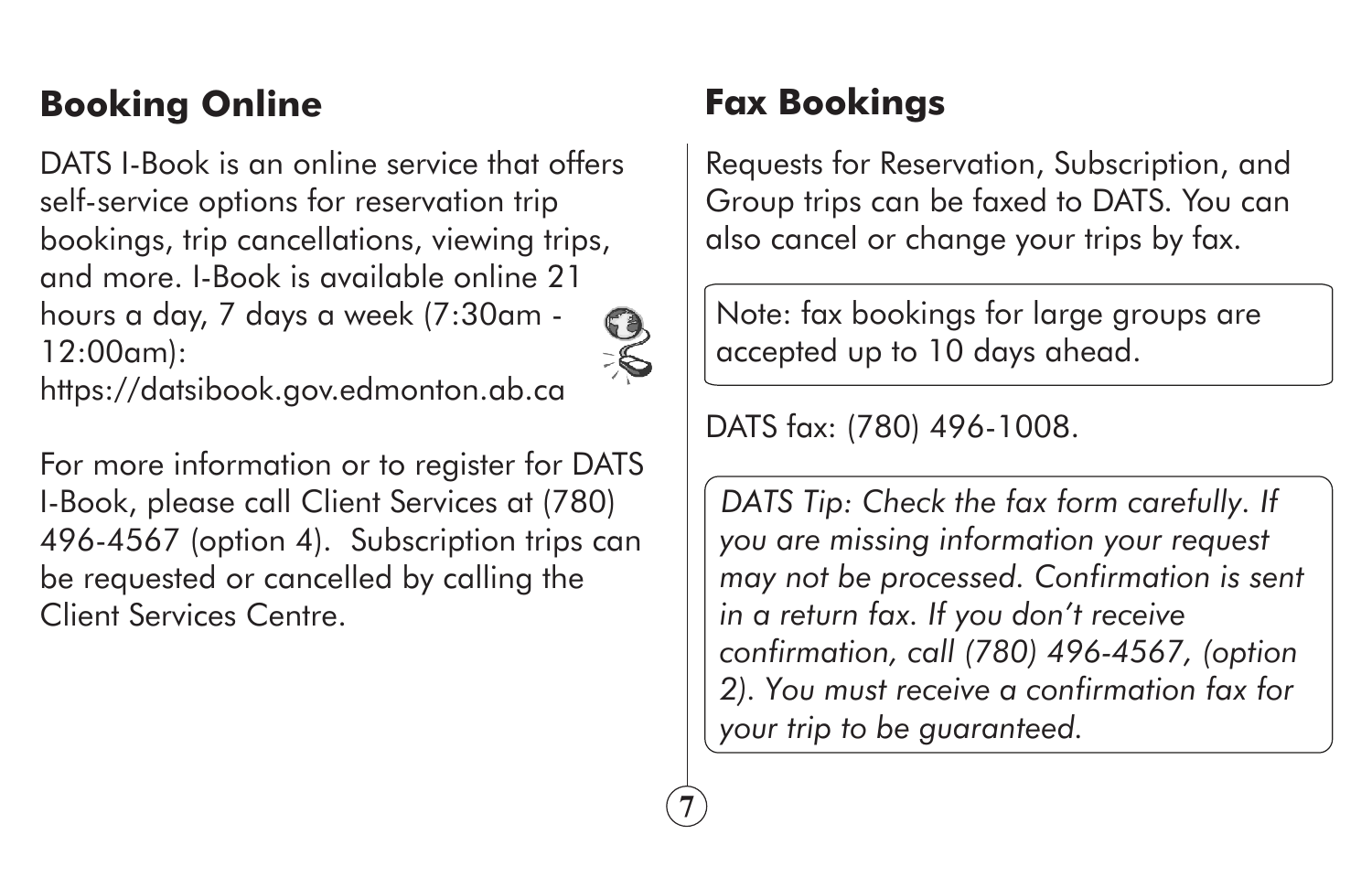#### **Reservation Trips**

Reservation trips are for occasional or casual trips and are booked on a 'first come, first served' basis. Reservation trips can be booked (based on availability) starting three days in advance up until noon the day before your trip. If we cannot accommodate the time requested, we will offer alternate times.

*DATS Tip: Plan your travel during off-peak times when there are more trips available when possible. Peak times are on weekdays (7:00 to 10:00am and 2:00 to 5:00pm) more trips are requested during these times.*

# **Same-Day (On-Demand) Trips**

These trips are requested on the same day the client wishes to travel. Same-Day requests must be made at least two hours prior to the requested departure time. We are only able to accommodate a limited number of trips on the day of service (to fill in gaps in our service, or because others have cancelled advanced bookings).

These trips are not guaranteed - they depend on the vehicle capacity and whether your trip fits on a previously scheduled route.

*DATS Tip: The more notice we have, the better the chance we can find you a trip.*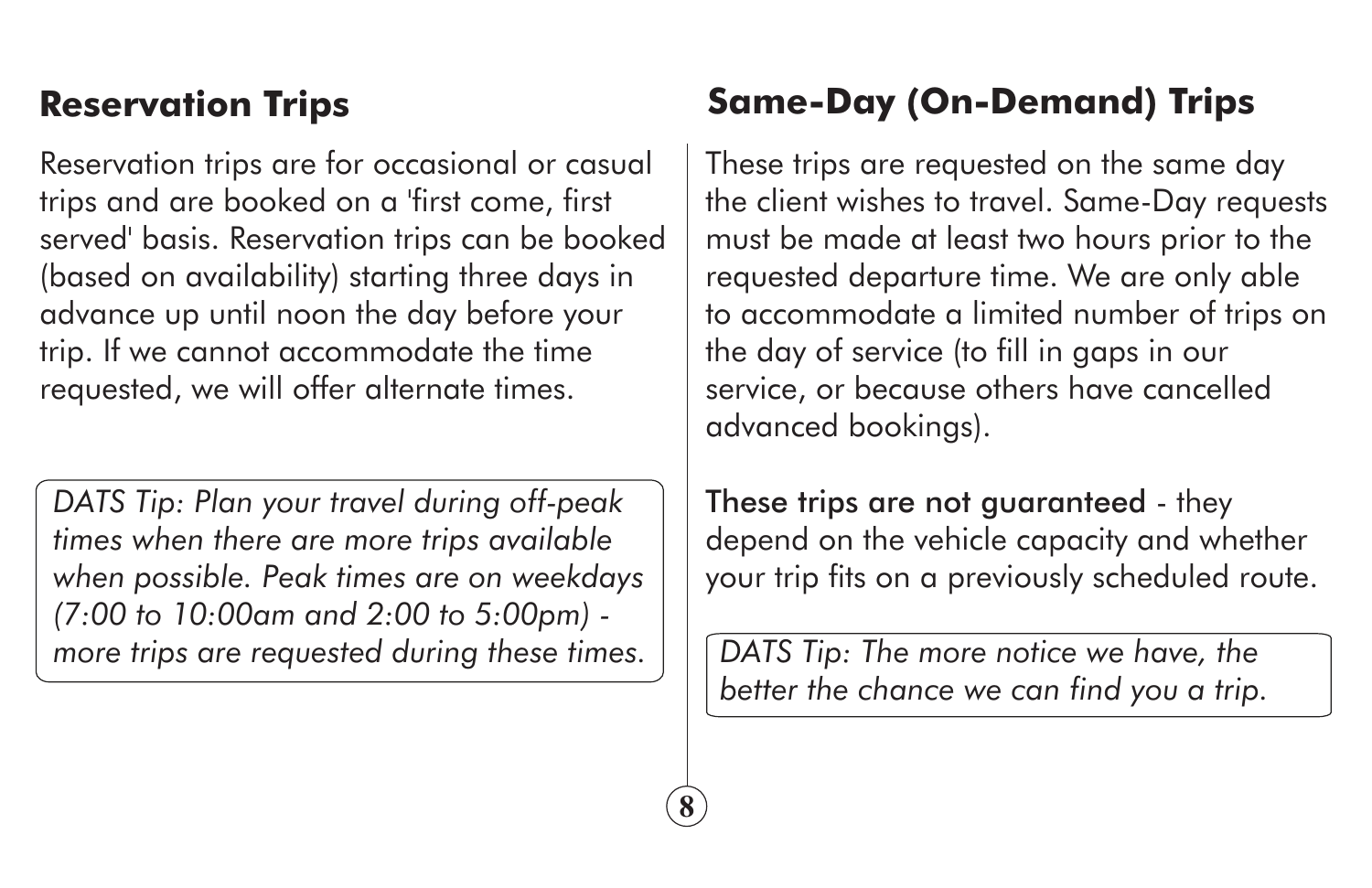# **Subscription Trips**

Subscription trips go from the same place to the same destination at the same time and on the same day of the week, repeating regularly, for a minimum of six weeks.

Subscription requests can be made by fax, email or by calling (780) 496-4567 (Option 6) daily between 12:30 p.m. and 5:30 p.m. Subscription requests may take some time to be approved, based on trip availability. Subscriptions can run as long as they are needed.

Call (780) 496-4567 (option 2) to cancel a subscription trip as soon as you are aware of any changes to the subscription, or if you need to temporarily cancel. Frequent cancellations may affect a client's subscription booking privileges. Group trips are for three or more clients

# **Group Trips**

**9**

traveling from the same location to the same destination, traveling at the same time.

Group trips must be booked three to six days in advance. For large groups (10 or more), 6 to 10 days notice is preferred.

Only a limited number of group bookings can be accommodated and we cannot guarantee everyone in your group will be on the same vehicle.

*Tip: Group trips may not be available during peak periods. Consider booking between 10:00am and 2:00pm, or for evenings and weekends as more trip space is available.*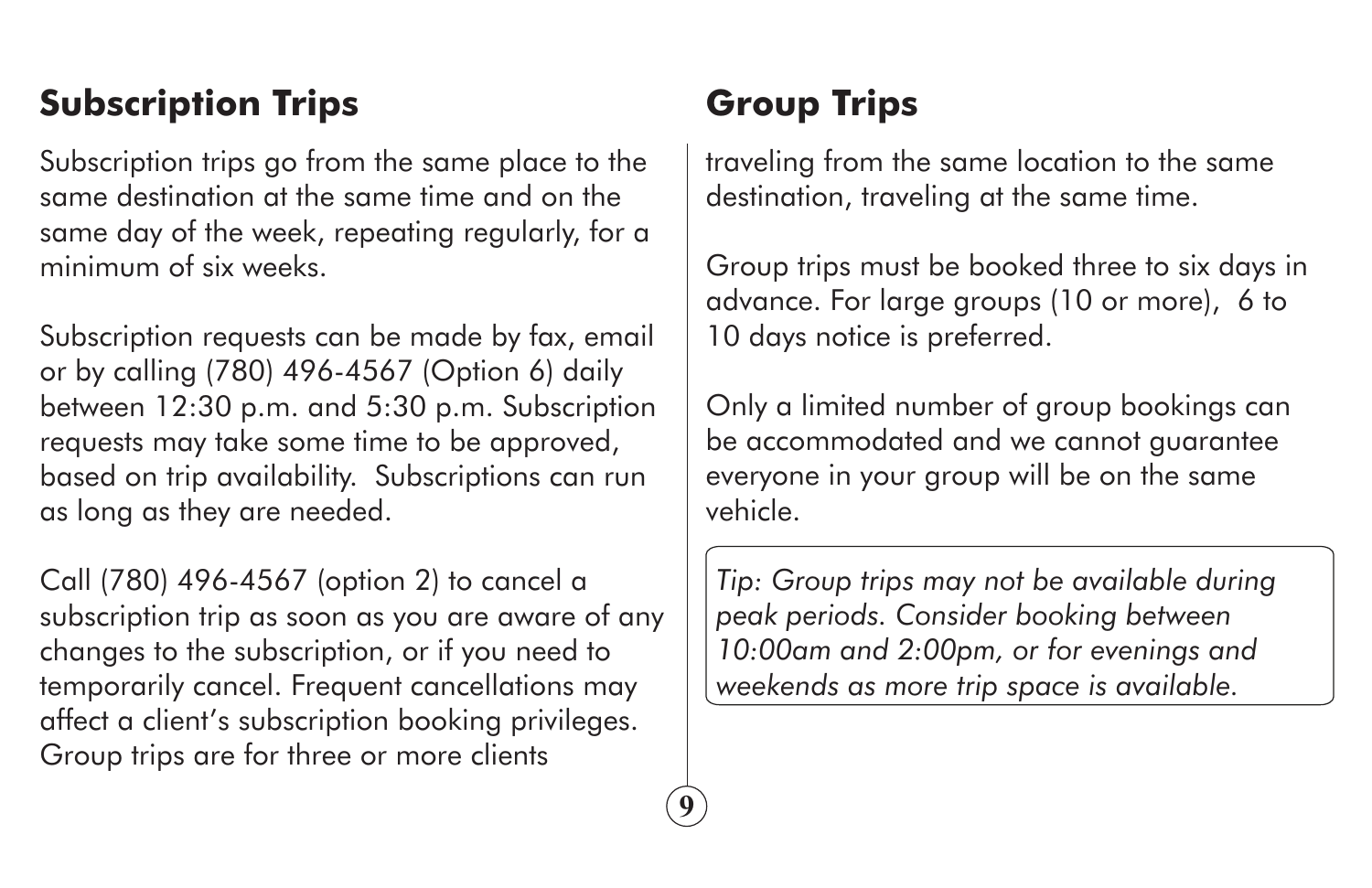# **Trip Cancellation**

Cancellations must be made at least two hours in advance. There is high demand for DATS service. Please contact DATS promptly to cancel any trips - your cancellation saves making an unnecessary trip and may allow another client to book a trip.

If you need to cancel your DATS trip, call (780) 496-4567 (option 1). Trips cancelled less than two hours before the scheduled pick-up time are recorded as a "no-show".

Cancellations: (780) 496-4567 (option 1)

*Note: Frequent late cancellations and noshows may affect trip booking privileges.* 

# **Trip Changes**

#### **Adjusting a Trip**

**10**

If you need to adjust your trip, call Client Services at (780) 496-4567 (option 2) prior to noon the day before your travel date. Help us provide better service to others by calling as soon as you know if you need to adjust a trip.

During your trip, you can ask the operator for a change of destination close to your original location and we may be able to accommodate that change. DATS service standards must be maintained and other clients must not be negatively affected.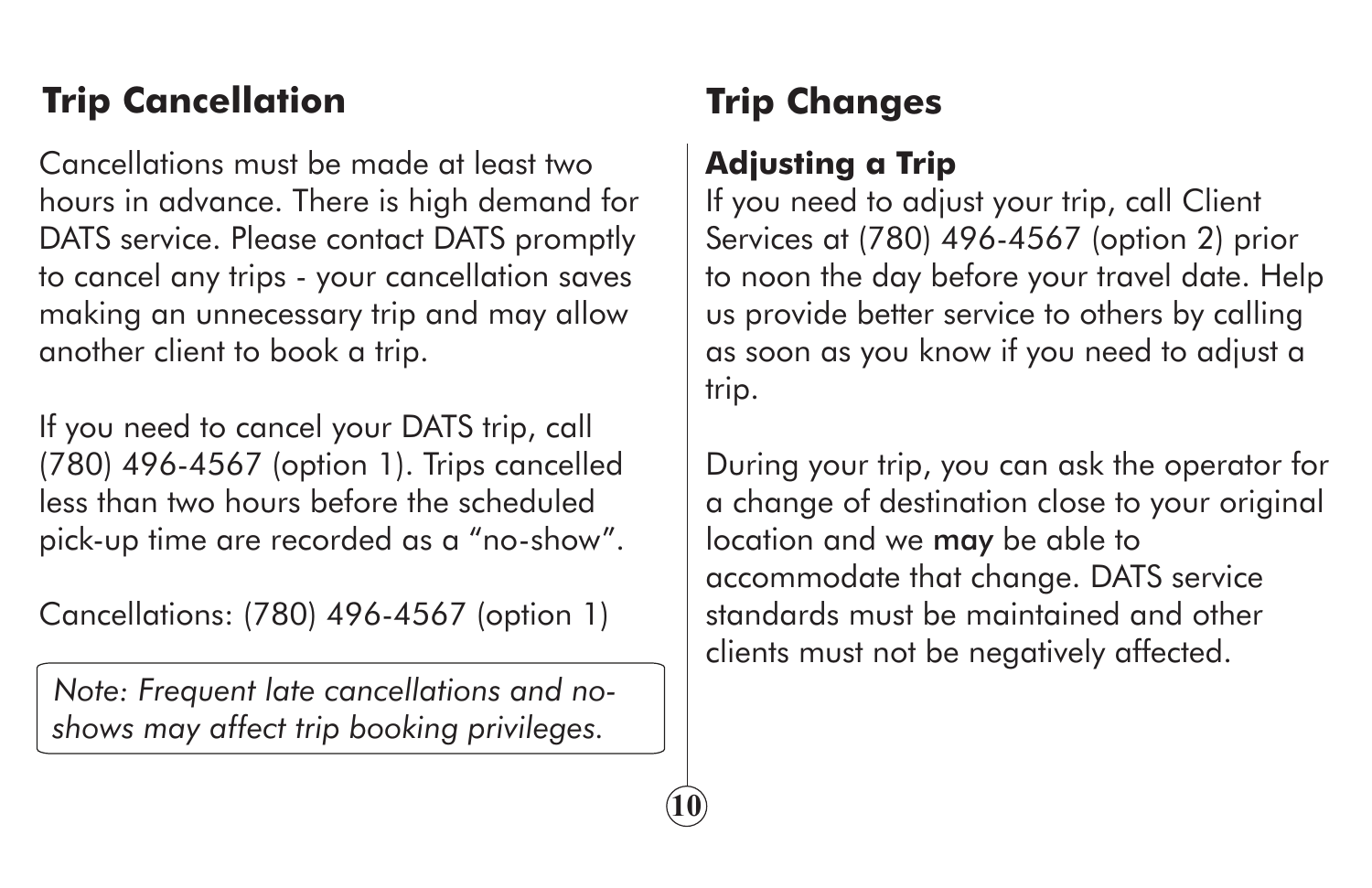# **DATS Fares**

All ETS fare products are accepted on DATS:

- Cash fare (exact change only)
- $\blacksquare$  FTS transit ticket
- ETS monthly pass
- U-Pass (post-secondary passes)
- Senior monthly pass
- Senior annual pass
- Senior annual low income pass
- <sup>=</sup> Senior transit ticket
- ETS Day Pass
- Ride Transit pass
- CNIB card

Cash fares and tickets are collected by the operator at the door of your pick-up location prior to boarding. Clients must show a valid pass to the operator for every trip.

**11**

Passes and tickets are available at ETS sales outlets: call 311, or visit takeETS.com

DATS is not responsible for fares paid to other transportation providers when DATS is unable to pick up an individual, during the prearranged pick-up window due to vehicle breakdown or traffic conditions. DATS will try to make alternative arrangements when feasible.

*DATS Tip: Companions travelling with a fare paying DATS client on regular ETS services do not pay a fare. Clients should carry their DATS registration card and show it to the ETS operator upon request when taking along a free escort on ETS.*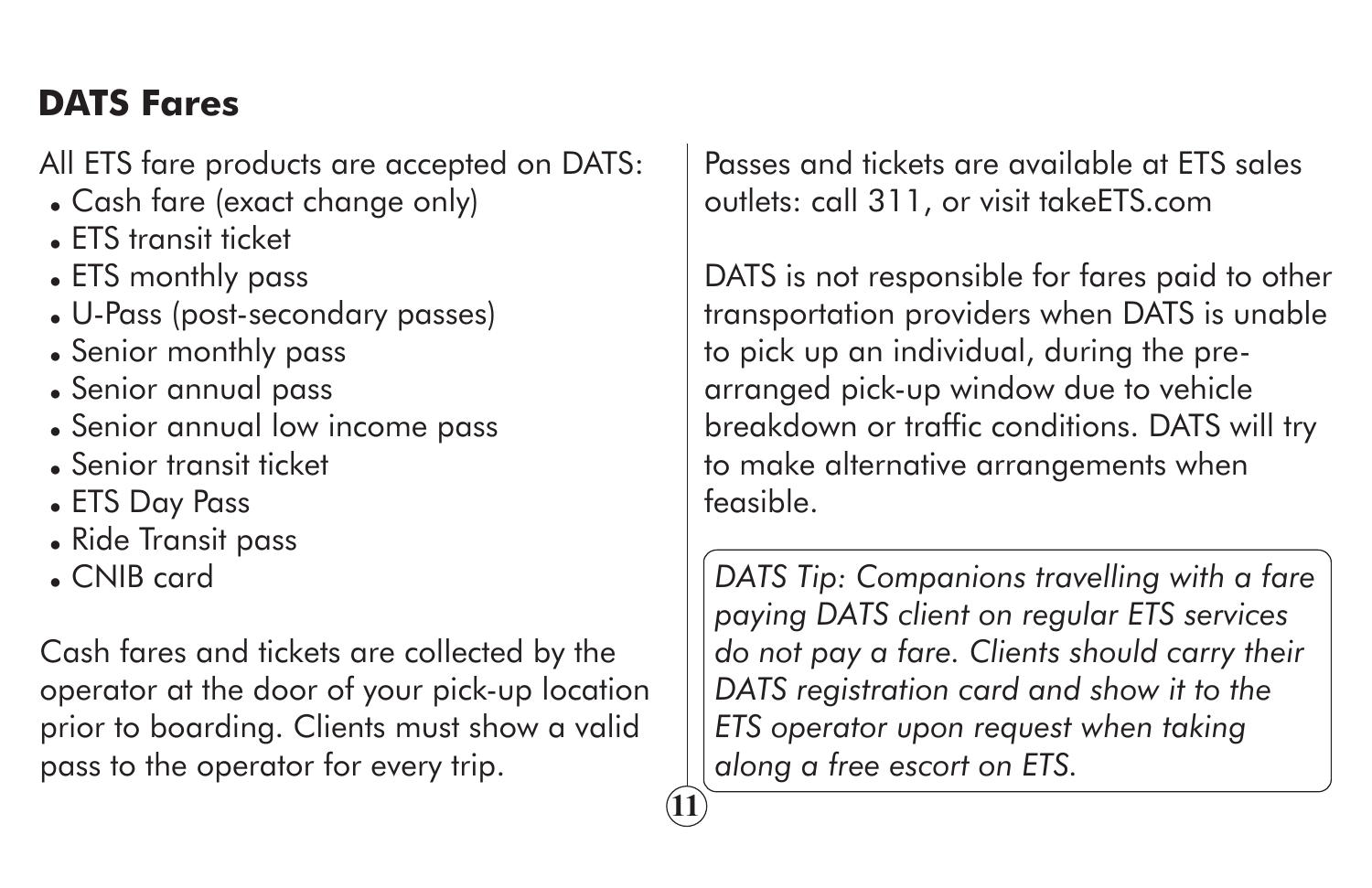# **Statutory Holiday Bookings DATS Trip Availability**

Subscription Trips are typically cancelled on all Statutory Holidays (with the exception of Easter Sunday) and over the Christmas and New Year's season.

For holiday booking schedules and cancellations, call Client Services or check the DATS Newsletter on the DATS website at: www.takeETS.com/DATS

While DATS attempts to provide service for all client requests, not all trips may be accommodated due to budget constraints and increasing demand for service.

Clients are encouraged to plan travel during off peak hours or consider alternatives such as ETS' accessible low-floor or community buses, LRT or private means of transportation when possible.

For more information about Edmonton Transit services, call 311 or visit: www.takeETS.com or call the ETS Mobility Choices at (780) 496-3000.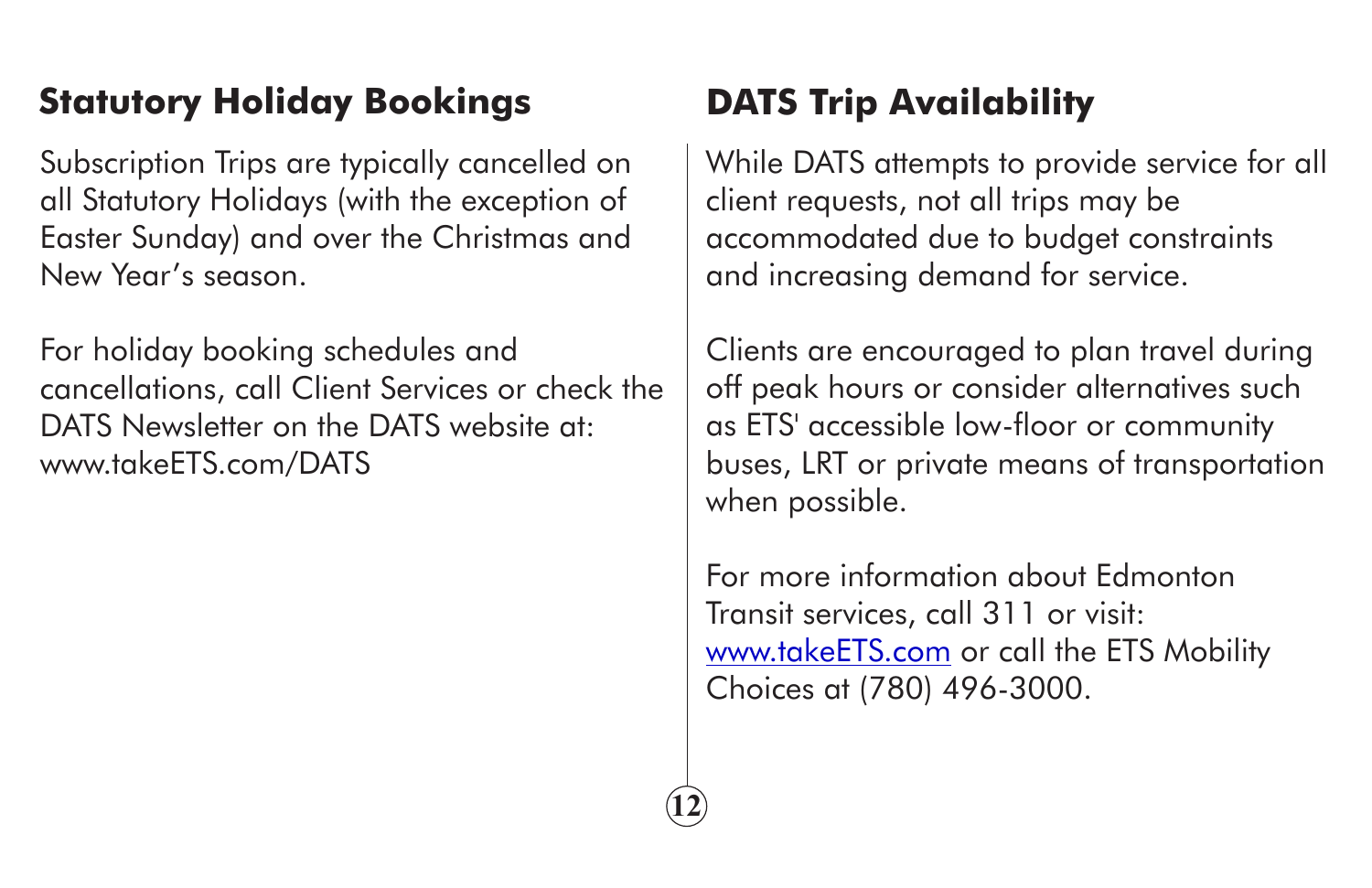# **Riding on DATS**

#### **Pick-up Window**

When will your ride come? When you book a trip, the agent will give you a 30 minute pick-up window. You must be ready at the first set of exterior accessible doors at the beginning of your pick-up window. Your trip may arrive any time within the pick-up window.

On-time service and client ride-time is affected by operators waiting for clients who are not ready when the vehicle arrives. Please be courteous to fellow passengers.

*Note: Operators do not buzz in at buildings or search for clients who are not ready at the exterior doors during a scheduled pick-up window.* 

# **No-Shows**

A client is considered a "no-show" when:

- The operator arrives at the scheduled time and pick-up location and is unable to locate the client, or
- The client cancels at the door, or
- The client cancels with less than two hours before the scheduled pick-up time.

DATS vehicles wait for a maximum of five minutes upon arrival within the scheduled pick-up window. If you are not ready during this five minute period, your trip is recorded as a "no-show" in your client file, and remaining trips that day are cancelled unless you contact us. "No-shows" are recorded in the client's file. Frequent no-shows will be reviewed and may affect client trip booking  $\widehat{\mathbf{13}}$  privileges.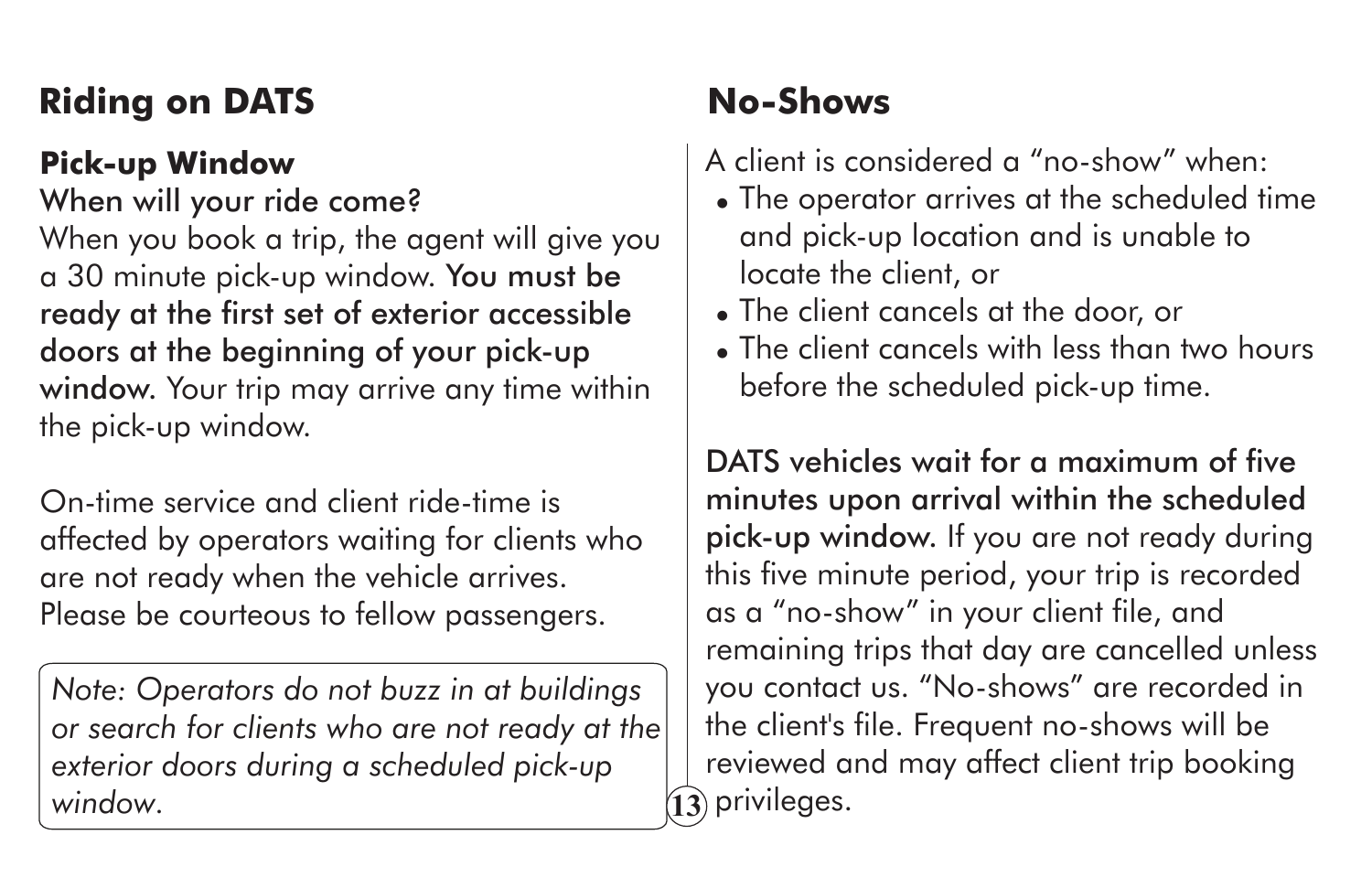## **IVR (Interactive Voice Response)**

IVR includes an automated phone system, which can call or text ahead to let you know a trip is on its way, as well as check on your next pickup time.

For some IVR features, you must have a client ID and a numerical passcode, which can also be used to access I-book (pg 7). If you do not have a passcode, one can be sent to you via mail.

With additional features, DATS Clients can call in to the automated messaging system to:

- Check on the status of an upcoming trip (within 90 minutes)
- Summarize trips over the next three days

**14**

- Cancel a trip

Clients can also set up automated text messaging to:

- Get an estimated pickup time for a trip (within 90 minutes)
- Receive text-ahead notifications of an upcoming trip

For more information about IVR features, ask Client Services the next time you call, or visit the *"Riding on DATS"* page of edmonton.ca/DATS for instructions.

Additionally, call Community Relations at (780) 496-4567 (Option 4) or email dats@edmonton.ca for more information on how to use IVR.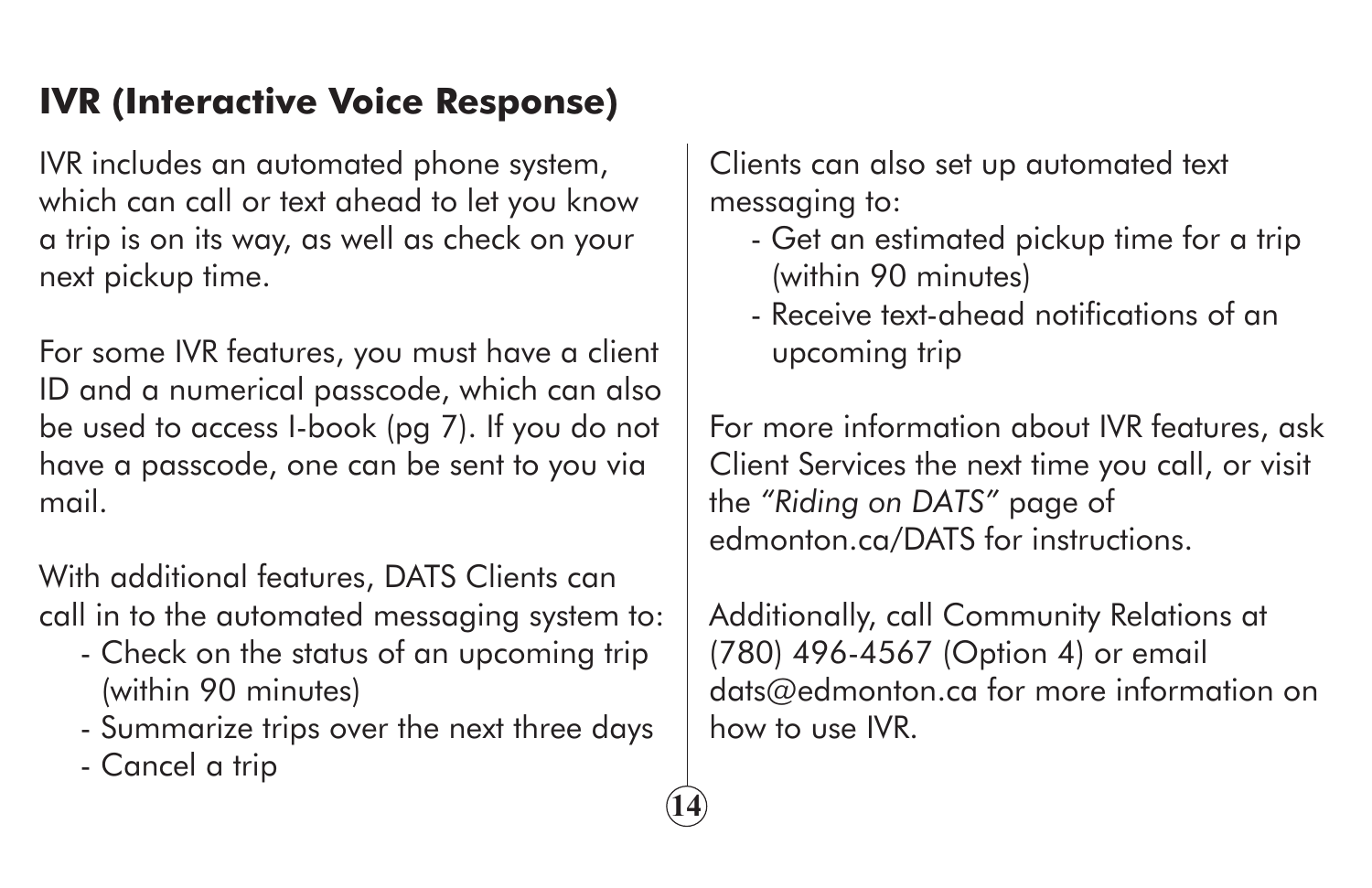# **DATS Operator Assistance**

#### **Operators assist clients with:**

- Positioning their mobility aid on the vehicle lift.
- Safely securing mobility aids to the floor of the DATS vehicle.
- Correctly securing the shoulder strap/lap belt.
- Getting on and off DATS vehicles.
- Getting to and from the vehicle and inside the first set of accessible doors.

*Note: If you have questions, or want to schedule a ramp or equipment assessment by a DATS Operations Supervisor, please contact us at (780) 496-4567 (option 4).* 

# **Operators DO NOT:**

- Make repairs or adjustments to mobility aids.
- Help with parcels or baggage, so limit possessions to those you can carry or travel with an attendant who can assist you.
- Enter your premises under any circumstances.
- Lift wheelchairs or scooters up or down stairs. All wheelchairs and scooters must be at ground level when the Operator arrives, unless you have a DATS approved ramp.
- Assist clients with transferring from a scooter to a seat.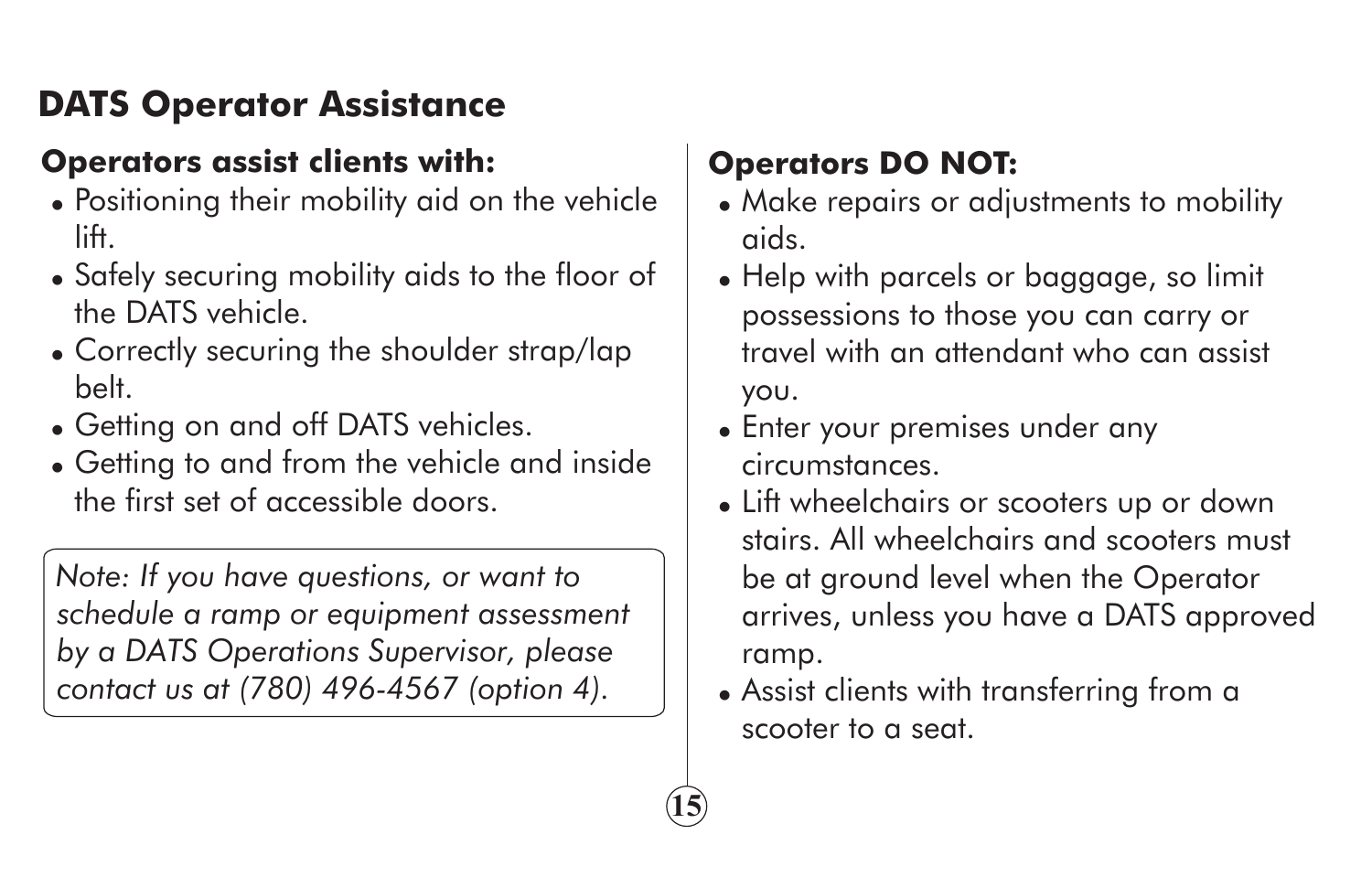## **DATS Safety Standards**

#### **Mandatory Attendants**

A mandatory attendant may be required when a client needs individual assistance on the vehicle due to a certain medical condition and/or behavioural concern. Mandatory attendants are not required to pay a fare.

*Note: once clients are assigned 'MA', they are not able to book any trips for travel without a mandatory attendant. Clients who require a mandatory attendant must request the designation prior to booking (at registration or by contacting Client Services).* 

Mandatory attendant status is not assigned to clients needing assistance at their destinations.

#### **Etiquette on DATS**

**16**

DATS follows etiquette for all ETS vehicles and properties, in line with City of Edmonton Bylaw 8353. Behaviours that negatively affect other clients and/or the operator are not acceptable and may be grounds for temporary or permanent cancellation of DATS privileges or the assignment of a mandatory attendant.

For more information about ETS etiquette, visit edmonton.ca.

*Note: If the client cannot be left alone, someone must be available to receive the client when the vehicle arrives.*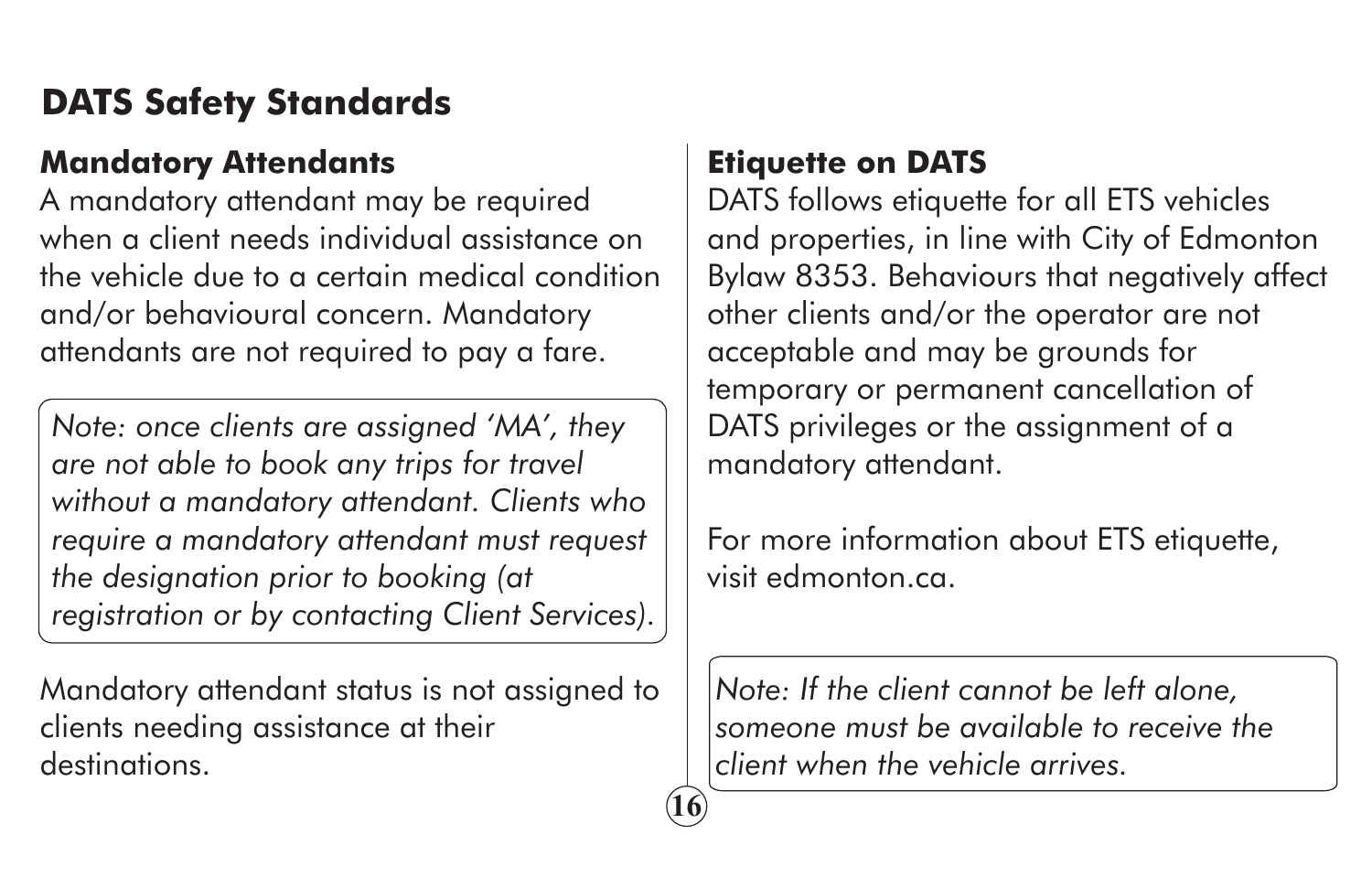# **DATS Safety Standards**

#### **Location Accessibility**

- All pick-up and drop-off locations for DATS must be accessible.
- For the safety of operators and clients, all locations must be free of snow and ice.
- Confirm your pick-up and drop-off locations are accessible before booking.
- Temporary or portable ramps may not be acceptable. All ramps must be assessed by DATS and deemed safe for DATS service.

*DATS Tip: Funds may be available (government/private sources) for permanent wheelchair ramps and other aids. Call us at (780) 496-4567 (option 4) for information.*

#### **Passenger Safety**

Correct use of a securement safety system (mobility aids) and seat belt assemblies (passenger) is mandatory and a condition of use while travelling on DATS.

All clients are required to wear a seatbelt/ shoulder strap, unless they have a medical exemption letter on file that has been signed by a doctor. The Province of Alberta has specific requirements which ETS must follow regarding seatbelt exemptions for medical reasons; these letters must be updated annually.

Clients traveling with a scooter or a transport chair must transfer to a seat for all DATS **17** trips.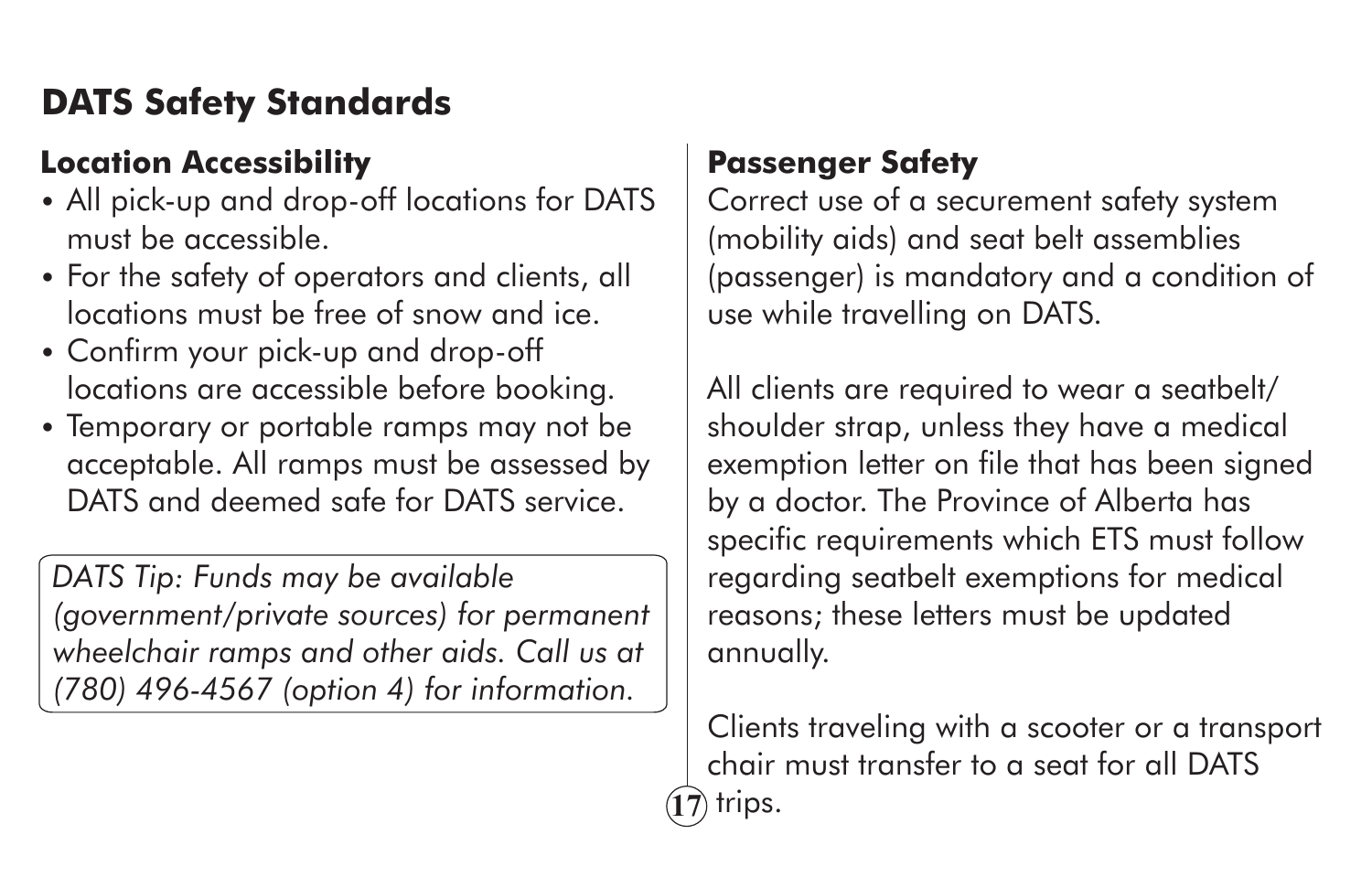# **DATS Service Standards**

#### **Travel Distance**

Trip booking requests for very short distances may not be accommodated unless there are special circumstances such as construction or physical barriers interfering with pedestrian accessibility or a lack of sidewalks in the area. DATS only operates within the City of Edmonton, where ETS provides service.

*Note: DATS is committed to the safety of both clients and operators. Decisions regarding potential travel on DATS will be based on many factors, which include service standards, equipment, vehicle, location and other travel considerations.*

#### **Vehicle Assignment**

Trips are assigned to vehicles (by software and scheduling agents) to provide the most cost effective solution that meets a client's travel requirements. As a shared-ride service with specific space and time requirements, we may be unable to accommodate specific vehicle types or seating assignment requests.

*Note: DATS is not intended to provide emergency medical services. If you are experiencing an emergency, call 911 to request assistance.*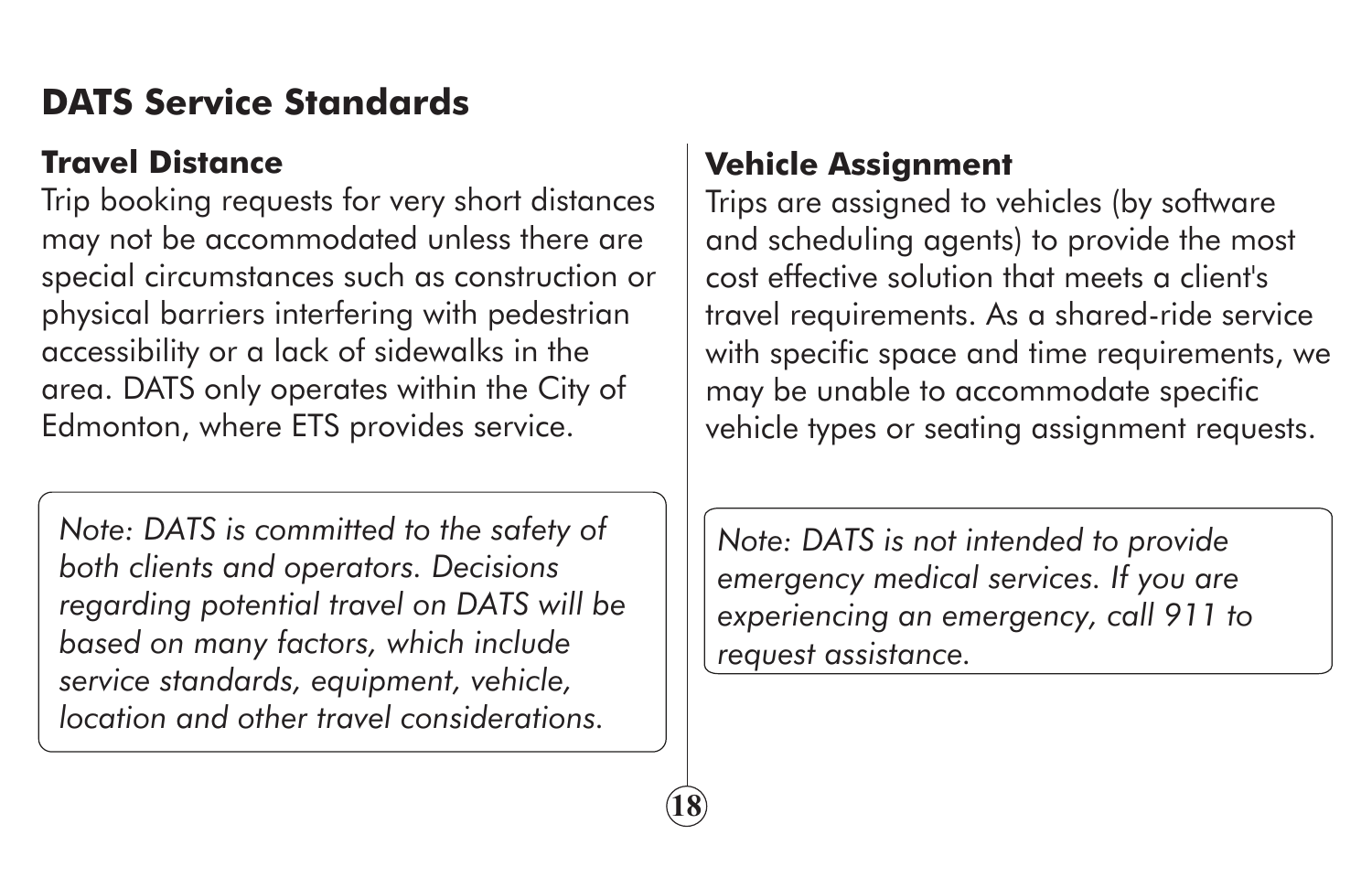# **DATS Service Standards**

#### **Service/Assistance Animals**

Dogs trained to aid or to guide persons with visual, hearing or other disabilities are permitted on ETS vehicles, including DATS.

Service dogs traveling on DATS must be:

- Trained by an ADI (Assistance Dogs International) accredited organization
- Trained by a school or successfully tested as per the Alberta Service Dogs Act
- Have training ID provided through the Government of Alberta Service ID card program, and wear a service vest and harness

Pets or other service animals are not allowed on DATS. Clients wishing to travel with pets must arrange for other transportation.

**19**

#### **Infants and Small Children**

Infants and small children under 18kg or 40lbs must travel in a child seat with a label or sticker of compliance showing it meets the Canadian Motor Vehicle Safety Standards Act (CMVSS Section 213).

*Note: DATS cannot accommodate strollers on vehicles and does not provide child safety seats. Operators are not required to handle children or child seats. Securement of children is the parent or guardian's responsibility.*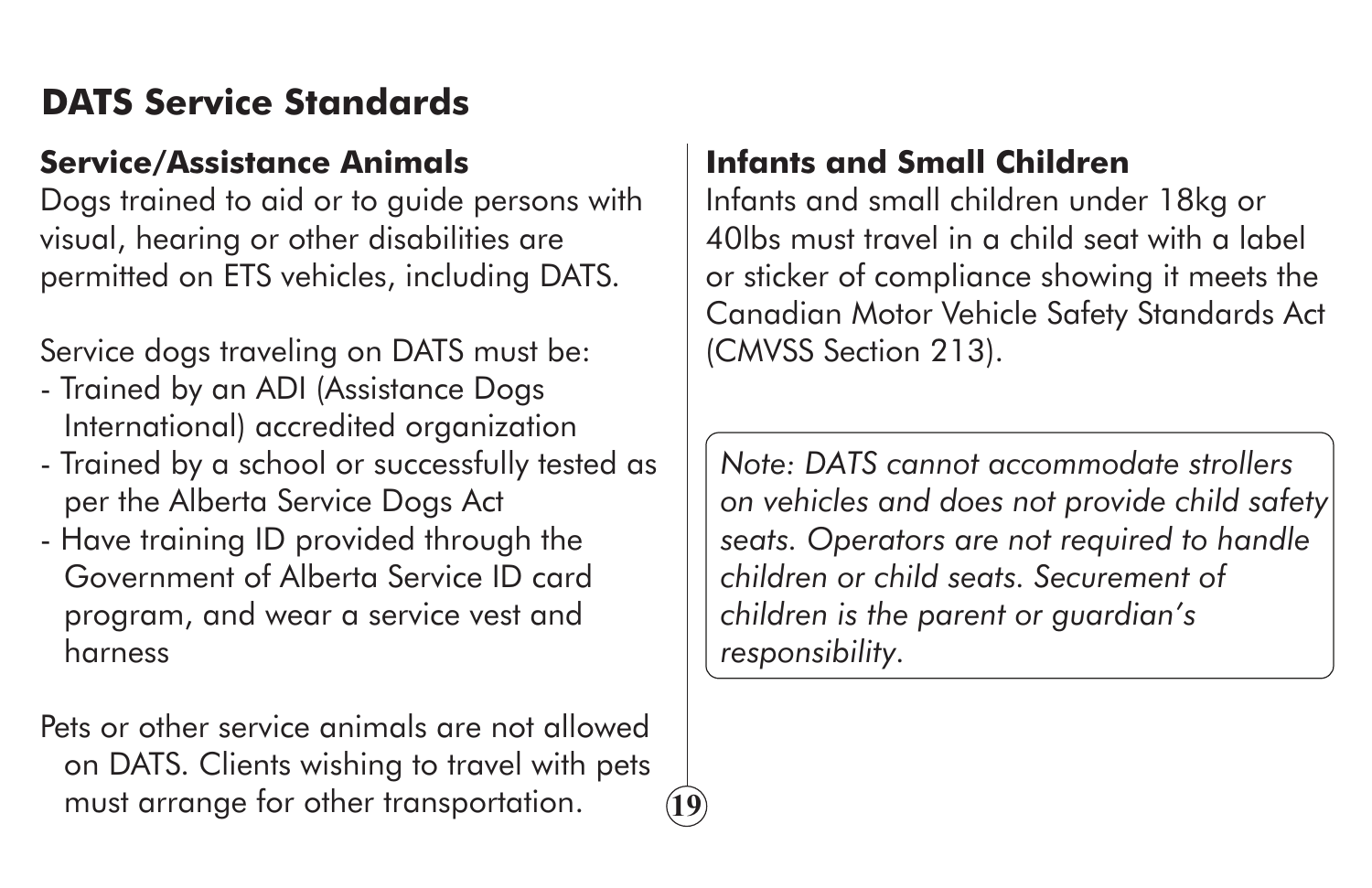# **Mobility Aids**

All wheelchairs, walkers, and scooters must meet the specific safety guidelines for DATS travel. If an operator cannot properly secure your mobility aid then we are unable to provide service.

- Combined weight of the mobility aid and client cannot exceed 750 lbs (340 kg)
- Maximum base dimensions for equipment is: 30 x 50 inches (76 x 127 cm) - larger equipment cannot be accommodated
- Wheelchairs must have escort handles
- Equipment must have functioning brakes
- Operators must be able to securely fasten the tie-downs to the frame of the mobility aid, or mobility aids may need attachments so they can be safely secured to the vehicle

**20**

- If you are using a scooter, you must transfer to a seat
- Wheelchairs and scooters must be in good condition (no sharp edges or pieces coming off) and clean at all times

If you are buying new equipment, contact Client Services first to confirm it can be safely secured on ETS vehicles, including DATS.

*DATS Tip: Call (780) 496-4570 (option 4) to ask for a copy of our mobility aid guidelines or visit our web-site at www.takeETS.com. Or call ETS Mobility Choices Accessibility at (780) 496-3000.*  $\boldsymbol{\mathsf{C}}$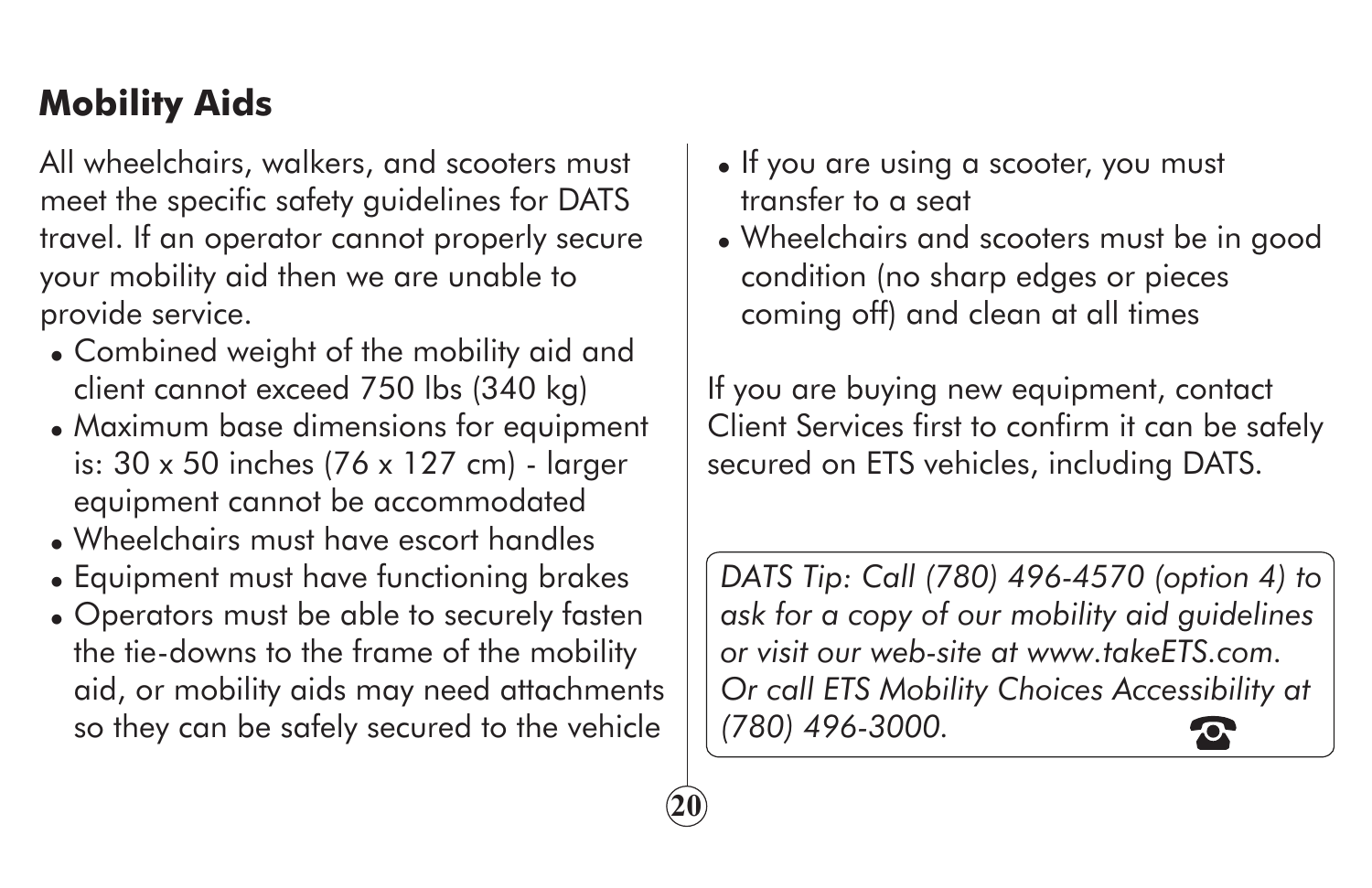# **Commendations and Concerns**

Happy with the service you are getting, or have a comment or suggestion about DATS? Please call DATS Community Relations at (780) 496-4567 (option 4).

If you have a commendation or concern, report it as soon as possible with your name, client number, contact details, and complete trip information. This helps DATS follow up in a timely manner.

DATS listens carefully to concerns and makes every attempt to address, investigate, and resolve service issues as quickly as possible. To contact us, call (780) 496-4567 (option 4), email us at dats@edmonton.ca, or complete our on-line form at takeETS.com/DATS

## **Communication**

**21**

DATS produces a variety of communication tools for clients and caregivers:

- Client Newsletter (four times per year): includes articles, information about special events, holiday booking schedules, and more. Available online, in regular print, large print, audio CD, or via e-mail
- Paper and digital brochures
- Visit our website at edmonton.ca/DATS for information on policies and services, or to read or download brochures

*Tip: If you would like more information or a brochure mailed or emailed to you, call (780) 496-4567 (option 4) or email us at dats@edmonton.ca*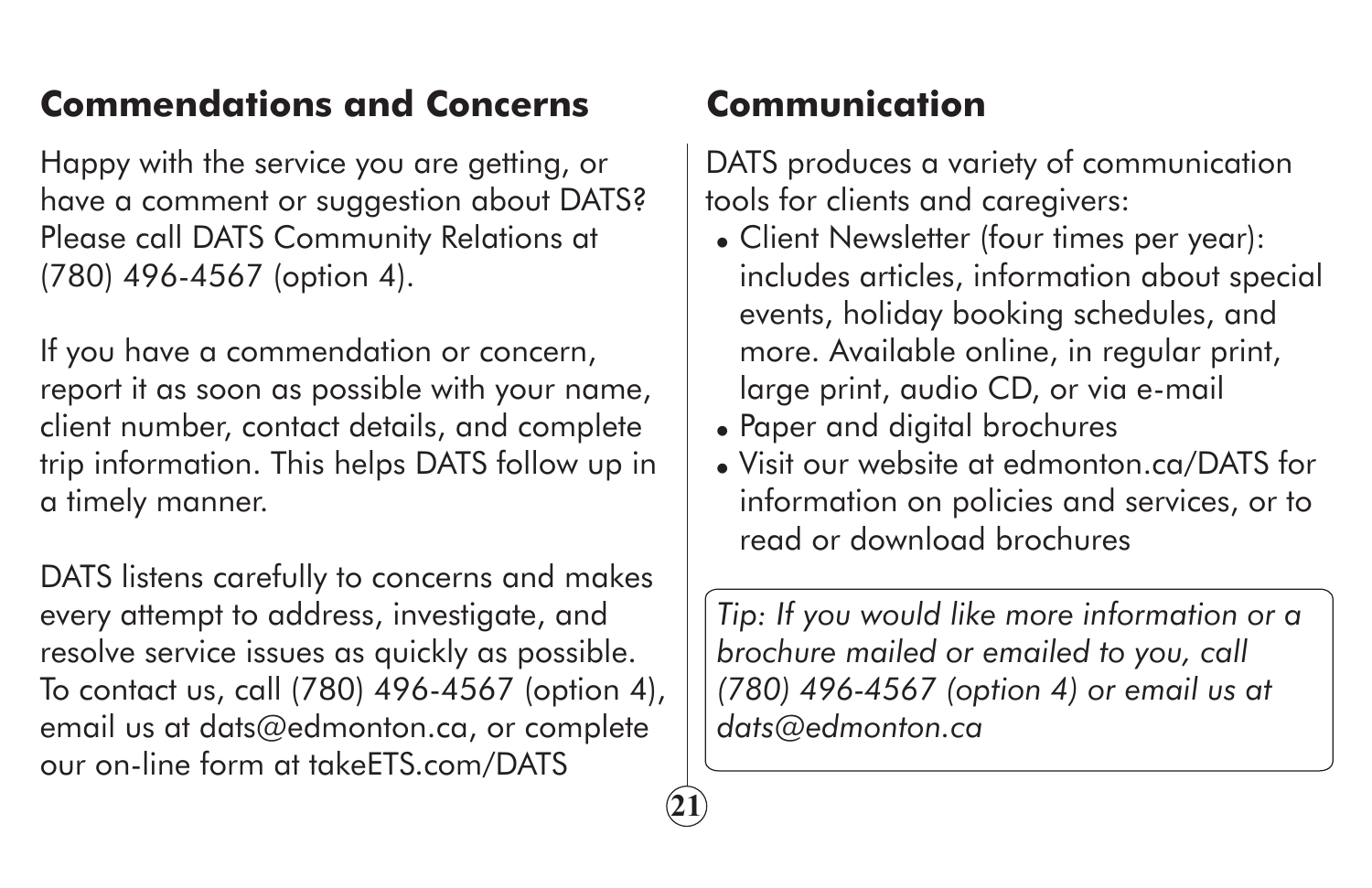# **Lost and Found**

All articles left on Edmonton Transit property are sent to ETS Lost and Found the next working day. If you left something on a DATS vehicle, or on the bus or LRT, call (780) 496- 1622, after noon the next day to see if your lost item was handed in.

ETS Lost and Found is located at the Edmonton Service Centre (Edmonton Tower, 10111-104 Avenue). It is open Monday through Friday from 8:00 a.m. to 4:30 p.m. and closed on Statutory Holidays.

# **DATS Advisory Group (DAG)**

The DATS Advisory Group (DAG) offers advice to Edmonton Transit System in the planning and operation of DATS, and in the development of transportation policies and programs that affect persons with disabilities.

There are twelve members, each appointed for a two-year term. DAG has six registrants, five persons representing agencies and one community-at-large representative who may be appointed for special needs.

For more information on DAG, call Client Services at (780) 496-4567 (option 4), or visit our website: edmonton.ca/DATS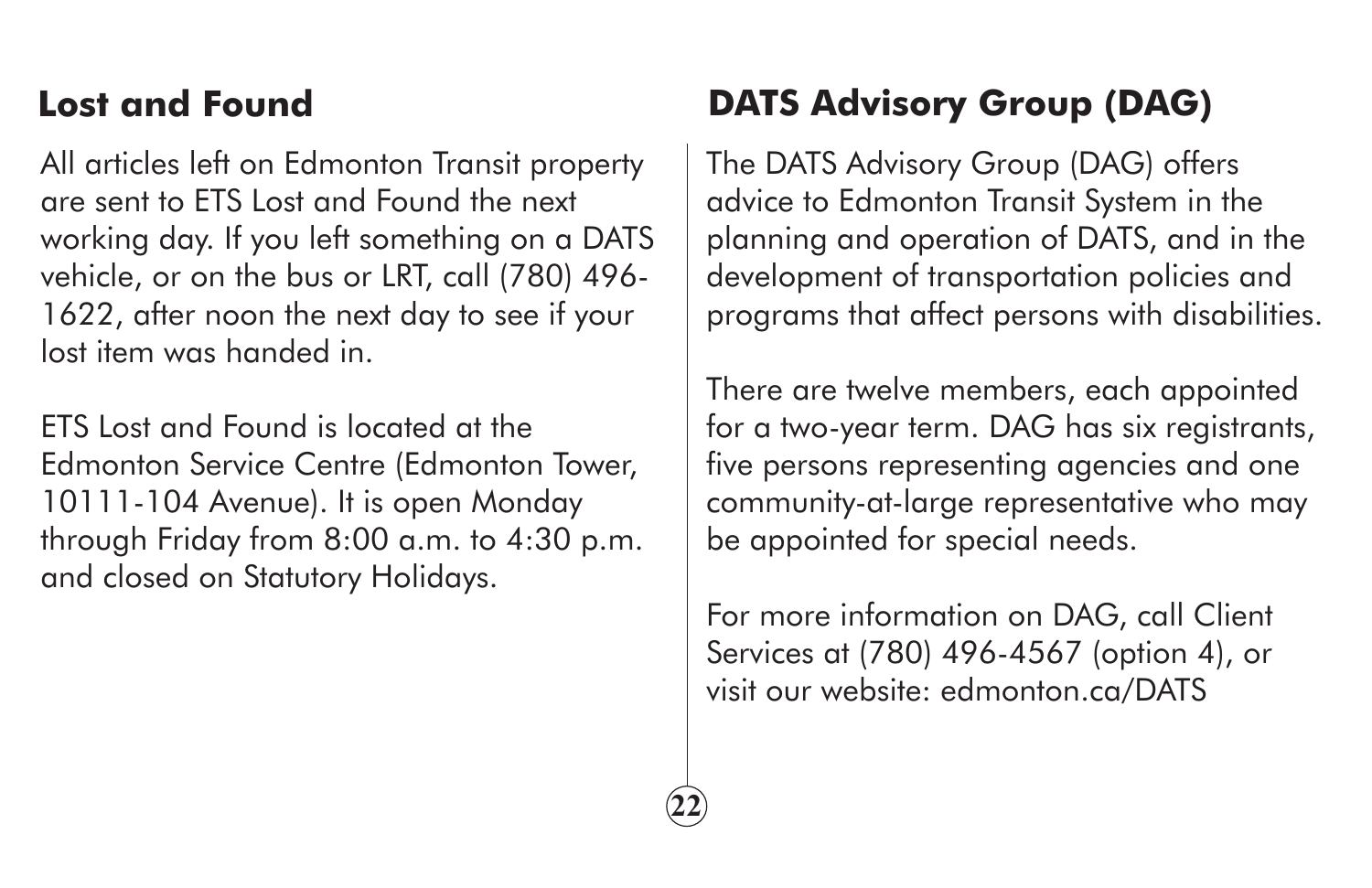# **ETS Accessible Services**

Edmonton Transit is committed to providing safe, accessible, reliable transportation to all of our customers, with barrier-free services, programs and features that make public transit easy and convenient for everyone.

#### **ETS Travel Training - Mobility Choices**

ETS provides a free training program for seniors and persons with disabilities on how to safely and confidently use ETS. Training is available for agency staff or others who work with seniors or persons with disabilities.

Call ETS Travel Training (Mobility Choices) at (780) 496-3000, or email us at ETSCustomerTraining@edmonton.ca for more information.

#### **Customer Tools**

**23**

- ETS Mobility Card is designed to alert operators of arriving buses that the customer needs to use the ramp ("R") or have the bus kneel ("K").
- ETS Bus Hailer Kit indicates to the bus operator which bus route the passenger is waiting for. This is particularly helpful for passengers with decreased vision.
- <sup>=</sup> Customer Communication Cards are available to help passengers who have difficulty expressing their transit/trip needs to the bus operator.

These products are available free of charge; call (780) 496-3000 for more information.